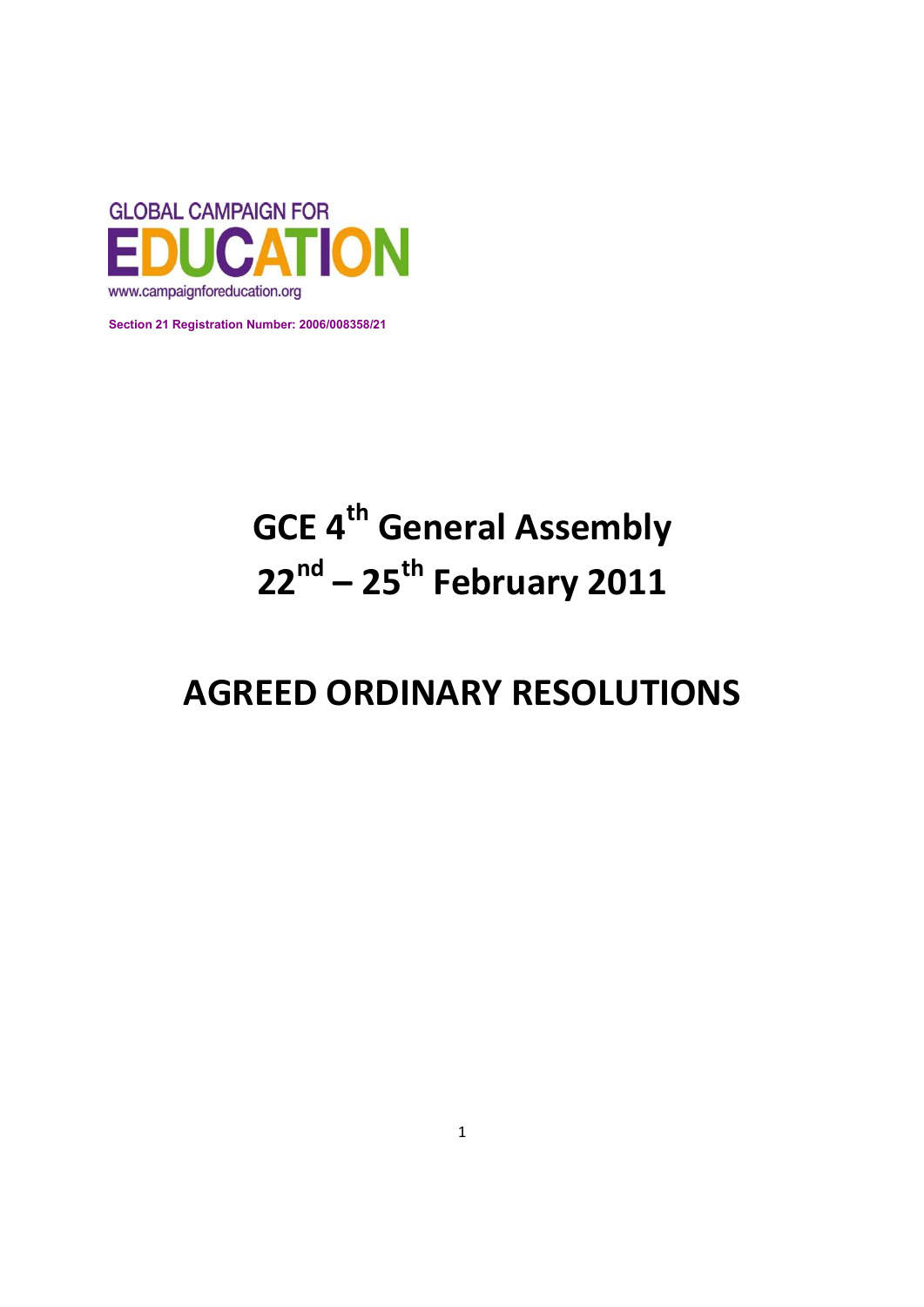## **Resolution 1 – 'Public Financing and Democratic Ownership for an Available, Accessible, Acceptable and Adaptable Public Education'**

#### **The GCE acknowledges that:**

- 1. The State is responsible for providing the necessary financial conditions for the realization of the Human Right to Education for All. According to the General Observation # 11 of the International Covenant on Economic, Social and Cultural Rights (ICESCR), no State can avoid the unequivocal obligation to provide adequate financial support to education on the grounds that it lacks the necessary resources; for this purpose fiscal mechanisms shall be established to collect and allocate the necessary resources to sustain a public education service that responds to the integral realization of the human right to education, under equal conditions, guaranteeing its availability, accessibility, acceptability and adaptability for all. The same observation states that when a State clearly lacks the necessary financial resources and knowledge to "elaborate and adopt" a detailed plan for the realization of the human right to education, the international community shall have the clear obligation to provide assistance so that under no circumstances will education lack adequate public financing.
- 2. GCE should shift the primary focus of it campaigning on financing EFA away from donors and the aid discourse and towards domestic financing, tax justice and national Ministries of Finance. Although it is an outrage that international donors have failed to live up to the Dakar pledge to cover finance gaps, and thus have not complied with their responsibilities as spelt out by article 2 of the ICESCR, GCE will have more impact by focusing further attention in partnering with its members at regional and national level to hold national Ministries of Finance to account. GCE should also promote cross fertilization of learning on resources, processes and initiatives on financing of education among all regions..

#### **The Global Campaign for Education specifically calls on States to take the following measures:**

- 1. Increase the **percentages of national budgets** to be spent on education for all and put in place monitoring mechanisms that follow up on the effective utilization of these funds to ensure that they are used for the intended purpose.
- 2. Adopt just and **progressive tax mechanisms** in order to guarantee the necessary resources for the fulfillment of the Right to Education. Corporate taxation, other forms of progressive taxation and effectively monitored earmarked taxes for education should be looked at. It is important to draw learning from countries which have imposed specific taxes for education (such as India, Brazil, Korea etc) and to make strategic links with the Tax Justice Network and progressive tax campaigners in every country.
- 3. Challenge **capital flight** and intra-company flows of money which contribute to tax evasion on a massive scale. GCE should seek to generate political will of governments to address capital flight and other issues contributing to tax evasion (for example, including greater regulation of tax havens).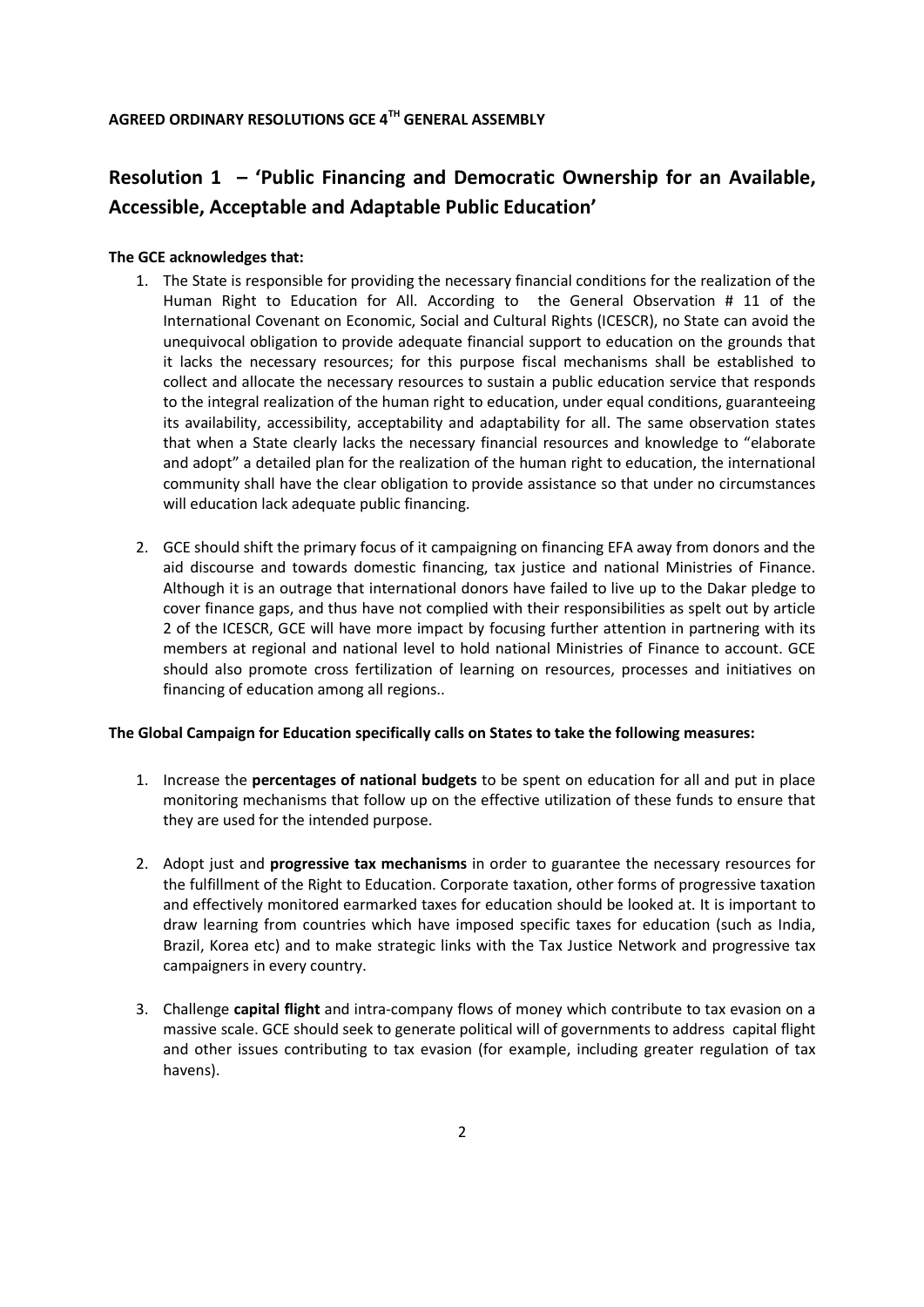- 4. Guarantee that the **macroeconomic policies** adopted are consistent with the realization of the Right to Education for all so that under no circumstances will the stabilization or macroeconomic adjustment programmes superimpose or prevail over the unequivocal obligation of allocating adequate funds for the integral realization of the Human Right to Education. The IMF remains an important focus for this work (especially during their 6 monthly missions to countries) – but we should maximise the pressure from below – holding Ministries of Finance to account for their submission to the failed ideology of the IMF.
- 5. Strengthen the public mechanisms of state finances, explicitly **avoiding public-private partnerships** or innovative ways of financing involving private financing, which lead to absolving the State of responsibility in guaranteeing adequate resources to finance the Human Right to Education.
- 6. Refrain from resorting to financial mechanisms that threaten **State sovereignty** and its capacity to fulfill the obligations assumed with the realization of the Human Right to Education. In particular, avoid borrowing loans with conditionalities and refrain from resorting to burdensome indebtedness as the basis to finance public policies and among them, education policies.
- 7. Carry out adequate **cost analyses** to identify the amount of public resources which are necessary in each country to guarantee the realization of the Human Right to Education and, in this way, facilitate the public debate on how the lack of resources can be covered.
- 8. This also implies for multilateral and bilateral donors to allocate a greater share of their funding to supporting participation of local civil society in: social watch and budget monitoring, especially when significant aid contributions are involved; democratic decision-making processes regarding education policy development and implementation. Donor States and international institutions need to adopt a firmer attitude against misuse and lack of accountability on funds allocated to realise the right to education for all.
- 9. Live up to their **international legal obligations** (see esp. ICESCR Art 2(1) ) and pressure States with greater power of influence to challenge the IMF and G20 to change policies around macroeconomics, tax and the role of investment in education.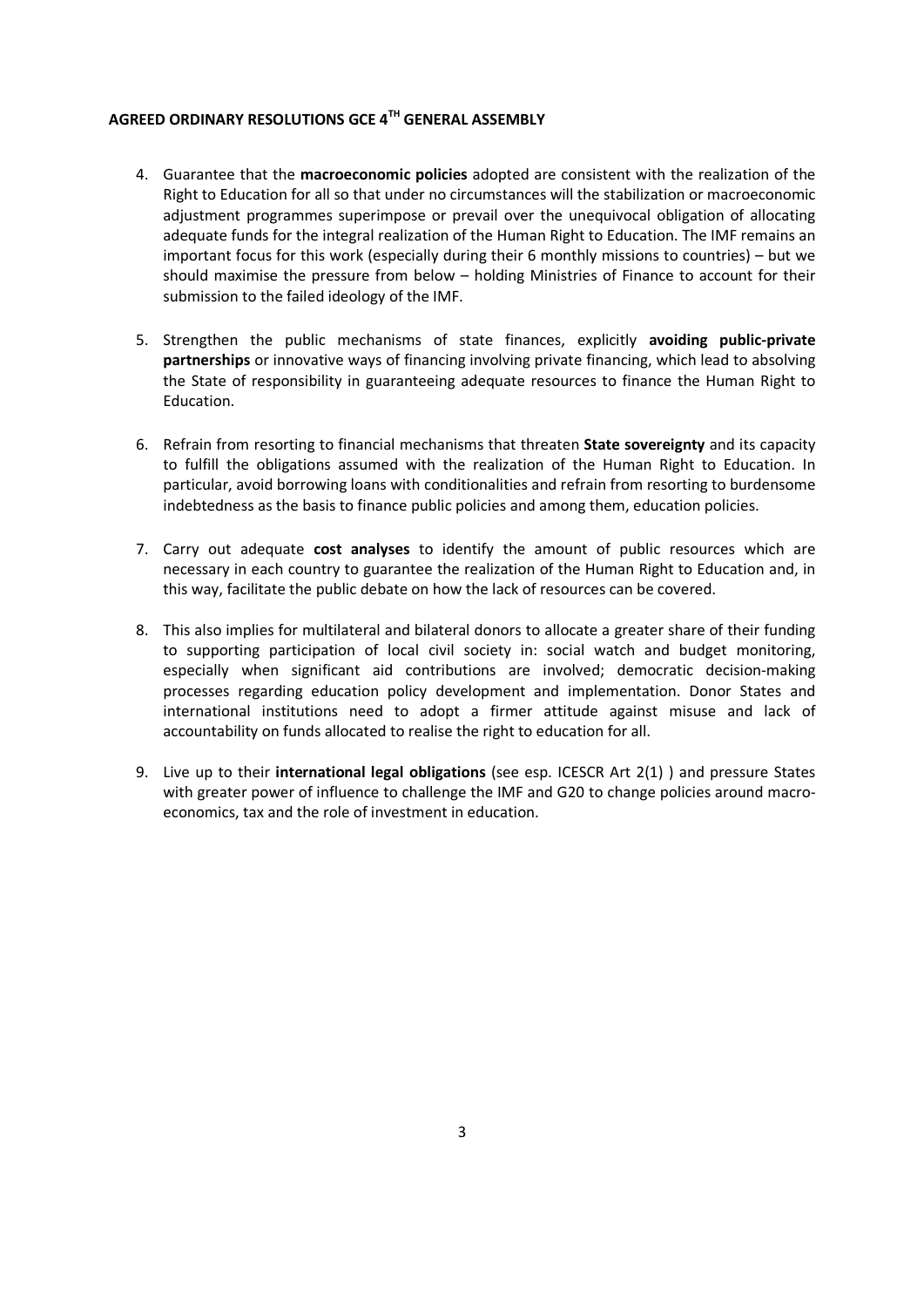## **Resolution 2 – Youth and adult education, life skills and popular education,**

## **towards social transformation**

#### **GCE recognizes:**

1. There is an urgent need to promote the importance of popular education as an ethical, political and educative option to improve the learning linked to social transformation perspectives.

2. The evaluation of CONFINTEA VI indicates that in many countries attention to quality doesn't exist for young and adult education and in others still exist inadequate integral policies; insufficient financing, weak policies for young and adult women, persisting inequality between the urban and the rural, and no attention to lifelong learning is given while weak educational approaches are observed.

3. Youth situation is critical as unemployment rate is higher than ever before, standing at 13 percent globally at the end of 2009, equivalent to 81 million young people; students graduating from primary school are having little opportunities as the higher education provisions are not expanding proportionately, leading to frustration and disillusionment; technical and vocational education and training (TVET) and life skills especially for young people still remains an area in the blind spot of policy priorities, as the goal related to life skills of youth and adults (Goal 3) in EFA suffers from problems of definition and lack of data; TVET is not considered as essential for promoting and supporting social and economic development, investing on human resource for employment at both local and international market. It has an important role in addressing issues on poverty and inequality, gender disparity, food crisis, and environmental degradation, and TVET should not be used as "second class" education for the poor but rather as an option for educational and skills advancement for all.

4. Youth and adult education are essential for the achievement of MDGs and national development goals, different evaluations show that there is not enough collaboration between the government and civil society; and there is no common understanding on how to respond to poverty, and address the global food, fuel, environment and financial crises. The silent violence of economic and social and cultural inequality is intolerable; equal opportunities should be a central concern in the reorientation of adult learning an education including youth education.

5. Taking into account that the number of illiterate youth grows by an estimated 2 million / year in Africa, TVET needs to be designed and implemented in combination with adequate literacy training so as

to constitute a comprehensive educational option.

Realizing the need for urgent attention to youth and adult education and life skills especially for the youth, GCE calls:

1. For acknowledging the contribution of popular education to youth and adult education by virtue of: 1) Providing youth and adult education with a *"political and ethical intent"* that comprises the emancipatory and critical tradition of Latin America and other regions across the world; 2)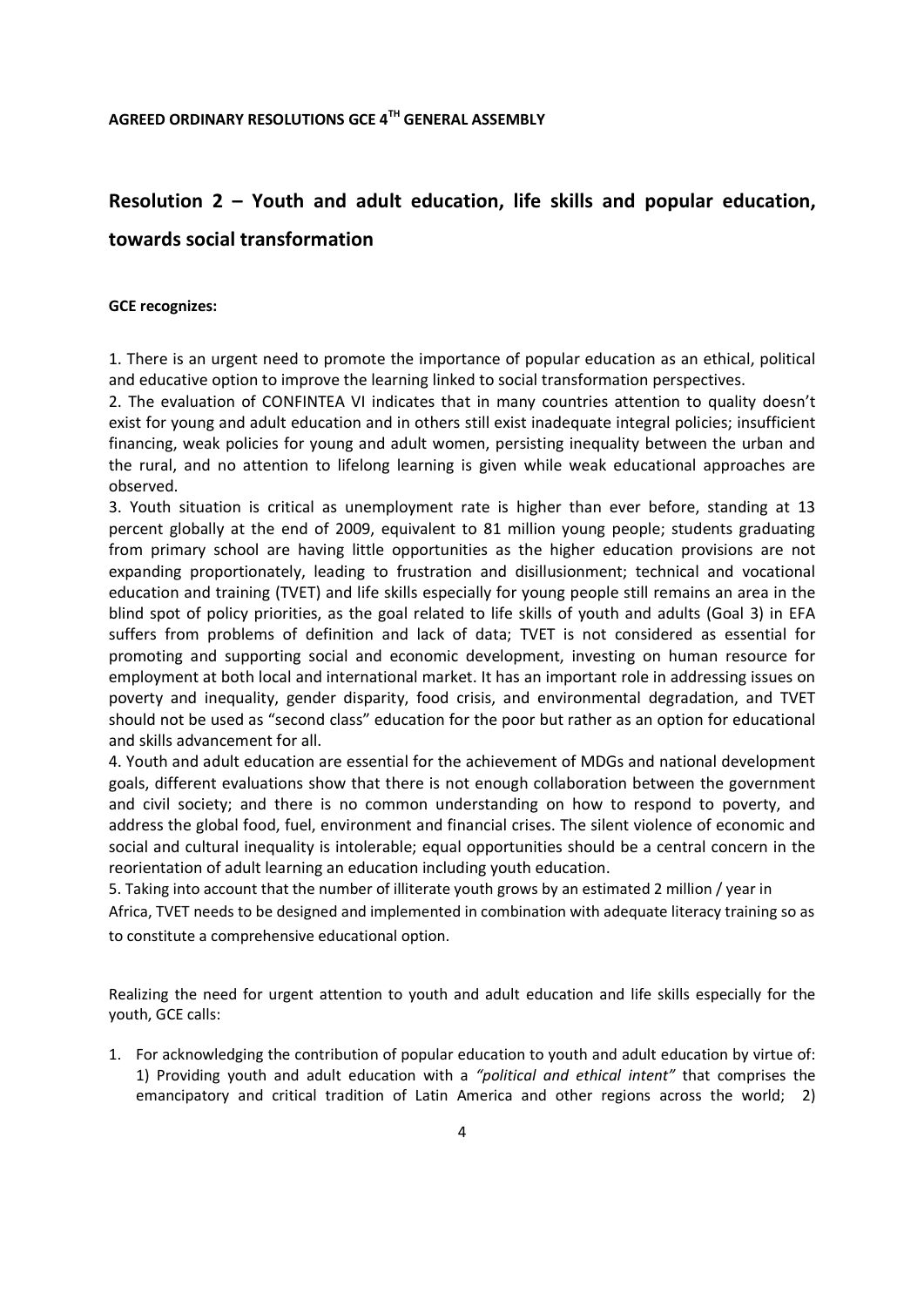Promoting horizontal relationships and values such as solidarity, justice, equality and transparency, and developing human, technical and political capacities to contribute to the construction of just societies, in sustainable environments; 3) Positioning the *cultural dialogue as a pedagogical proposal* that acknowledges, values and promotes learning, culture, stories from young people and adults, and links them to the academic knowledge; 4) Proposing the *systematization of experiences as a form of investigation* that is interpretative and critical, oriented to the promotion, qualification and reorientation of youth and adult education experiences.

- 2. For enforcing lifelong learning and continuing education because it is a continuous action and there is concurrence between *study* and *work.* This requires an "unschooling" vision of youth and adult education, highlighting its community dimension.
- 3. For all stakeholders to develop and promote TVET schemes that are *in practice* adapted to the availability and financial resources of specific target groups otherwise excluded from more formal TVET options, such as domestic workers or any person engaged in a livelihood activity. TVET also needs to take into account and respond to existing market requirements in terms of skills and competences.
- 4. For the recognition of importance of the diverse learning practices, in different spaces and aspects of a person's life and from different practices. Considering that the world context has alienated the field of work, it is necessary to develop new categories and alternatives, such as, for example: education for productivity and solidarity economy. The impact of great internal and external migrations must be considered as well.
- 5. For international donors to secure allocation from their ODA commitments to youth and adult education, TVET and life skills programs, increasing more grants than loans.
	- o Regional cooperations (e.g. ASEAN, SAARC) to promote South-South cooperation in skills development and to create a space for sharing and learning best practices.
	- o The ASEAN to implement its 10-Point Agenda on Education to Reach the Unreached
- 6. For national governments to
	- $\circ$  foster a meaningful dialogue with youth and adult education, TVET and life skills stakeholders to be able to come up with sound, relevant and innovative programs for youth and adults
	- o include youth and adult education,TVET and life skills in their Poverty Reduction Strategies and Programs
	- o ensure that enough resources are being allocated to youth and adult education,TVET and life skills, targeting the poorest of the poor and the marginalized youth
	- o Put in place the necessary structure and appropriate staff at national, state and district levels.
- 7. For education coalitions to
	- o carry out advocacy with the governments and donors to prioritize EFA Goal 3.
	- $\circ$  lobby with the governments to include civil society participation in youth and adult education,TVET and life skills program and policy processes.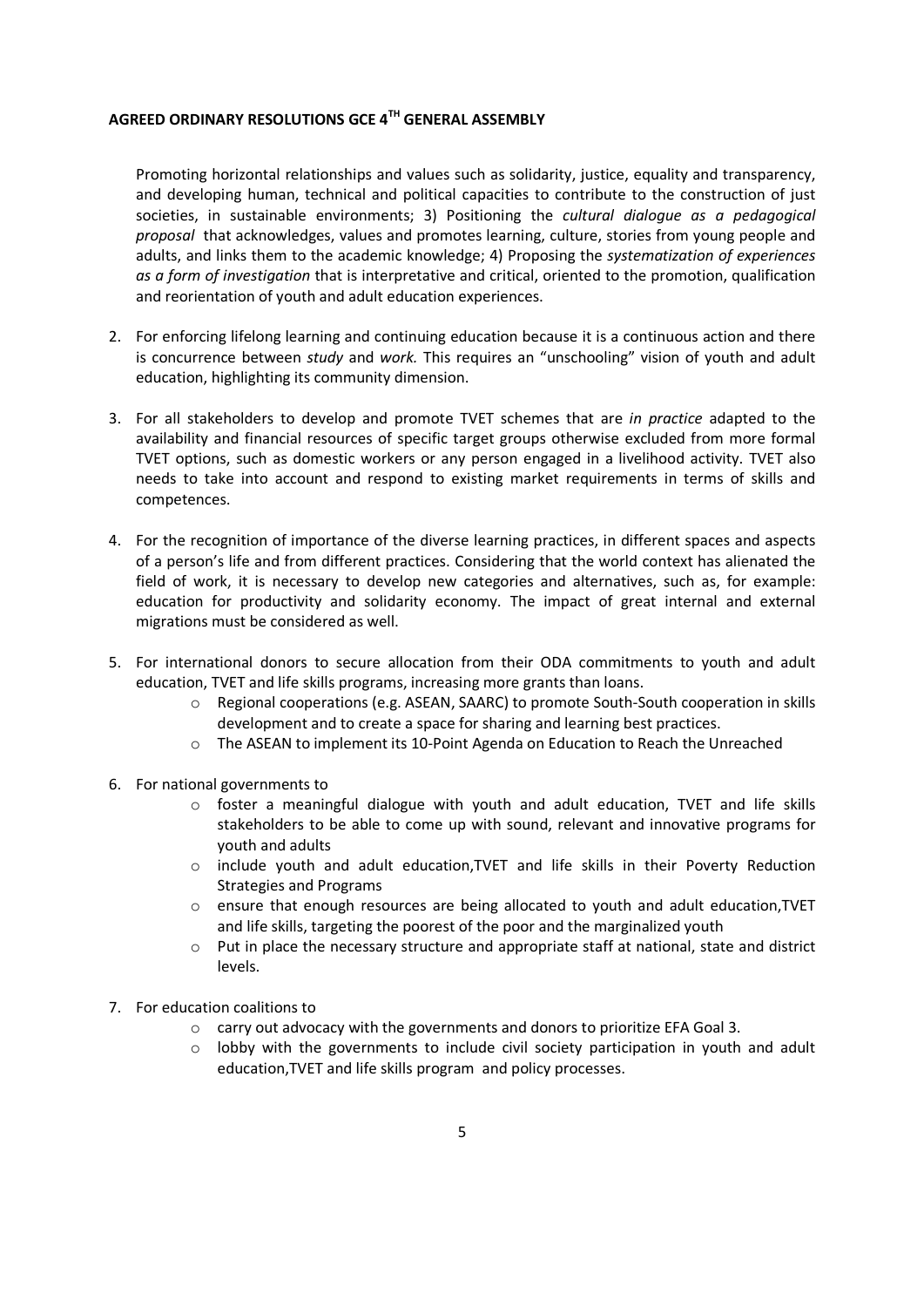- o facilitate continued discourses among stakeholders, especially with the youth, crystallizing ideas on how youth and adult education,TVET and life skills can be best practiced and contextualized in dynamic societies.
- o monitor that youth and adult education,TVET and life skills are not promoted at the expense of basic education, or to promote privatization of education provisions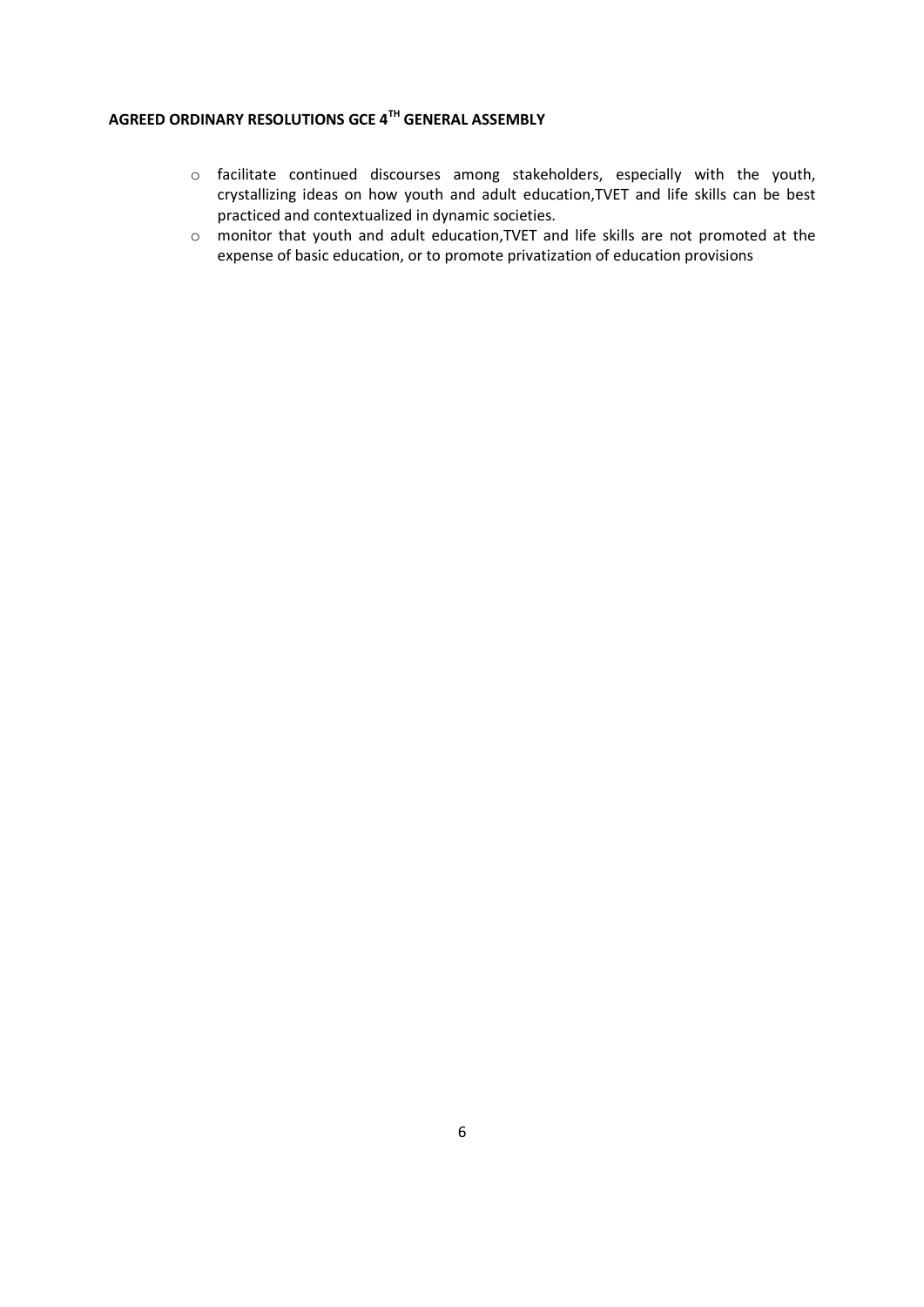## **Resolution 3 - Early Childhood Care and Education: Successful Transition into School**

#### **GCE Notes:**

- Ensure pre-schooling for all, particularly the marginalized
- Invest the best in early primary
- Develop minimum targets in education budgets for financing ECCE

#### **GCE recognises that:**

- 1. Learning begins at birth. ECCE programmes are concerned with ensuring young children's rights, provide the base for achieving all EFA goals and contribute powerfully to reducing poverty, the overarching objective of the MDGs[1]. The early years, from zero through eight, are the foundation for lifelong learning.
- 2. The early primary years are the key to systemic failures in education. Academic failure is concentrated in the first grades. Many children who continue in school miss foundational skills they cannot recoup; they leave school unable to read fluently, calculate, or solve problems.
- 3. Costly wastage can be avoided by investments in good quality early primary education combined with quality pre-schooling services. This improves the efficiency of the schooling system by reducing repetition and drop-out, and improving achievement, especially for girls and marginalised groups. Continued exclusion of some groups works against the achievement of EFA goals and the MDGs.
- 4. In most systems the level of human and financial resources invested per early primary student is significantly lower than in later educational cycles. A higher investment in early primary is urgent/necessary to resolve the learning and equity crises in education. The practice is that governments have left ECCE mainly to the private sector, NGOs and community. Governments should be involved in providing and expanding ECCE.
- 5. Schools must be ready for *all* children, those who participated in early childhood programmes and are "ready", and those who have not. This includes ensuring:
	- Support for families to engage in their children's learning before and after entry to school
	- A welcoming, appreciative, healthy and inclusive environment where the child feels safe and stimulated
	- Experienced, capable and appropriately trained and supported teachers in lower primary classes (opposite of current practice)
	- Manageable teacher-child ratios
	- Active learning combined with structured supports for reading and writing, so that ALL children, not just the better off, become fluent
	- Use of home language for basic concepts and literacy, and culturally relevant books and learning materials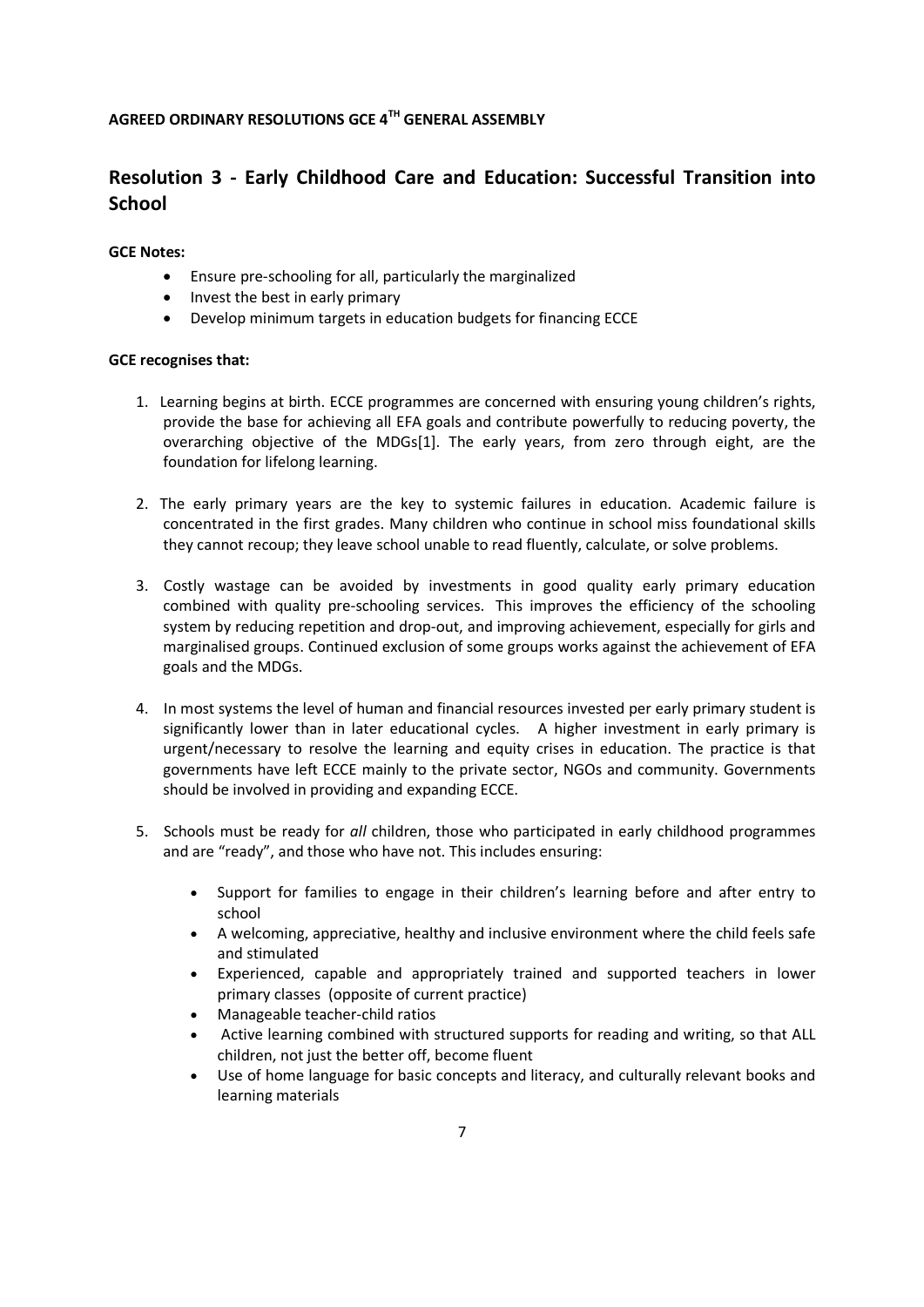#### **Therefore, the World Assembly calls on GCE to:**

Support the expansion of ECCE especially for the most disadvantaged, and advocate for prioritizing attention and resources to early primary by:

- Reaffirming the 2008 motion on ECCE on the importance of investment in young children 0-8 years, including in national policies and global frameworks
- Encouraging and supporting GCE coalitions to take initiatives at the local, national and international levels for children to be ready for school and schools to be ready for children, such as:
	- o Expanding quality pre-primary programmes with special attention to reaching the most disadvantaged/vulnerable.
	- o Developing minimum financing targets in education budgets for ECCE programmes (before school) and early primary grades (classes  $1 - 3$ )
	- o Prioritizing attention and resources to early primary as a central component of education reform. This should be reflected in the plans of PRSPs, EFA, MDGs, FTIs, etc.
- Committing 2012 Global Action Week to ECCE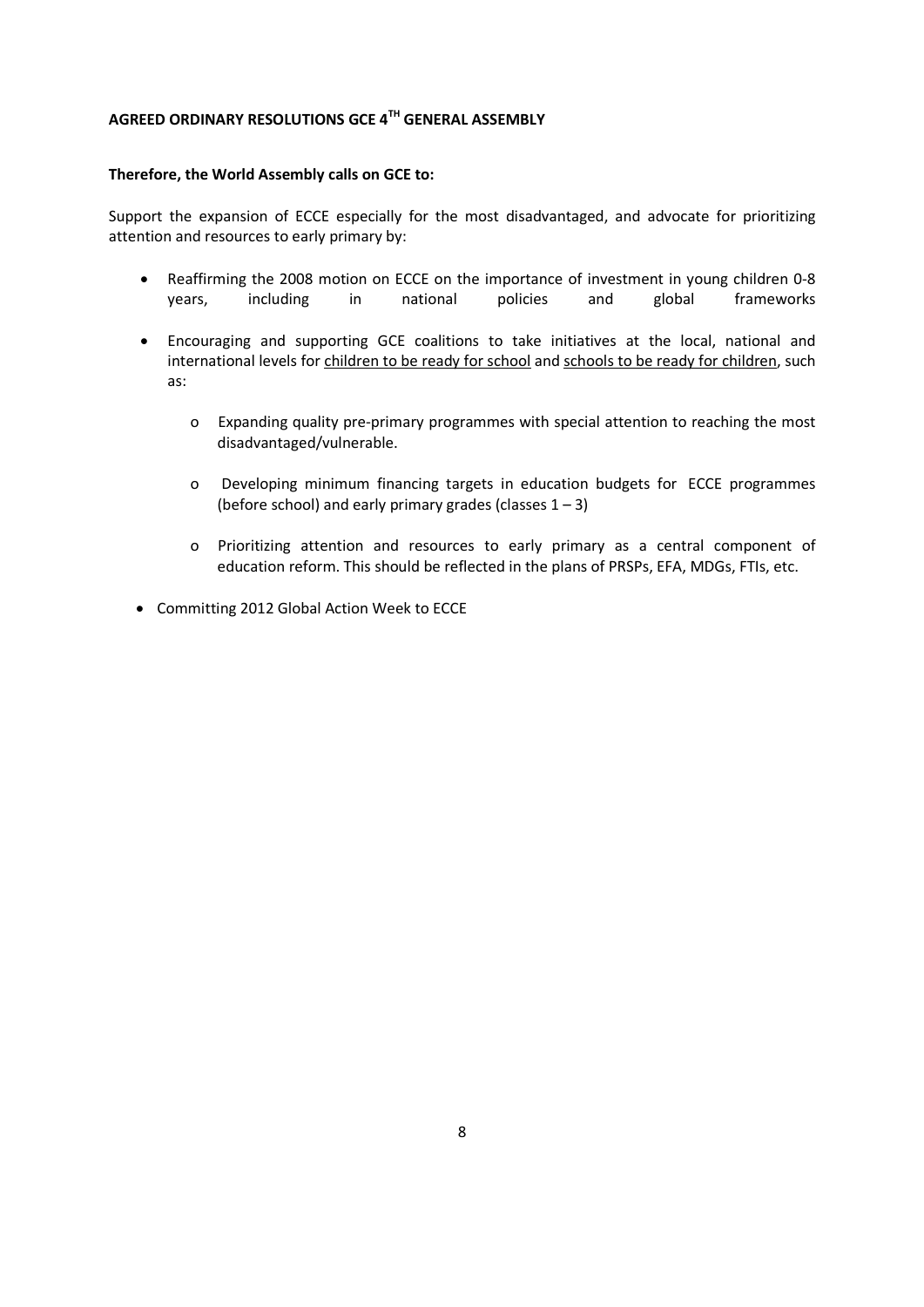## **Resolution 4 – 'Strengthening GCE's Concrete Engagement in Girls Education and Women's Literacy'**

#### *GCE Notes:*

1. The 2008 Assembly passed a resolution on "Gender Equality in Education". While commendable for the breadth of its coverage, the resolution addressed governments and education-related institutions in a general way, without making clear what GCE's own contribution would be to advance gender equality in education. This motion builds on the 2008 resolution, but is focused on the role that GCE should play as a movement in the next three years (through its Secretariat, Board, and members). The need for such a motion is justified as GCE has not prioritised this issue in a way that would make it an integral component of GCE's work and a clearly visible area of engagement.

The motion calls for:

- 1. That the GCE Board and Secretariat commit to prioritizing gender equality in education in GCE's work in the period 2011-2014 and ensuring that GCE's engagement in this field is visible. Both GCE bodies would ensure that this is translated into concrete targets, work plans, and communications and media strategies; and that they report regularly to the GCE membership on progress as well as seeking their participation.
- 2. That sufficient resources and capacity are allocated to allow the Secretariat to develop, together with interested GCE members, policy inputs, research outputs, and advocacy materials and tools on gender equality in education; and that those resources are at the service of GCE members who want to build / strengthen their own capacity on gender equality in education.
- 3. That GCE Board and Secretariat develop relations with all institutions, governments, multilateral agencies (including UNGEI), and civil society organisations –especially women's rights organisations- to build alliances and engage in critical dialogue to strengthen political will and joint work to achieve gender equality in education, both as a stand-alone goal (EFA goal 5) and as a cross-cutting issue in the other EFA goals and as articulated in CONFINTEA VI. Governments should design a directive for gender budgeting, include a budget item for gender budgeting and allocate gender budget.
- 4. That GCE specifically focuses on the following four issues:
- (i) **Removing cost barriers to girls' secondary education**, its policy position being the abolition of secondary school fees. The progress made to date toward achieving gender parity in UPE makes it necessary to highlight the large gender disparities in secondary education and to advocate for a wide-range of public policy positions, in education and beyond, that address this problem.
- (ii) **Women and Literacy**. Two thirds of the 774 million adults lacking basic literally skills are women, and projections for 2015 indicate that this will continue at the current levels. Adult literacy remains a seriously neglected EFA goal, and -within this framework- there is poor understanding of the issue of female illiteracy and adult learning and its impact on peoples' lives and social progress. To address this problem, GCE will:
	- o Facilitate and conduct studies across countries with high incidence of women illiteracy, analysing commitments and documenting relevant and appropriate interventions
	- o Articulate a sharpened agenda on women and literacy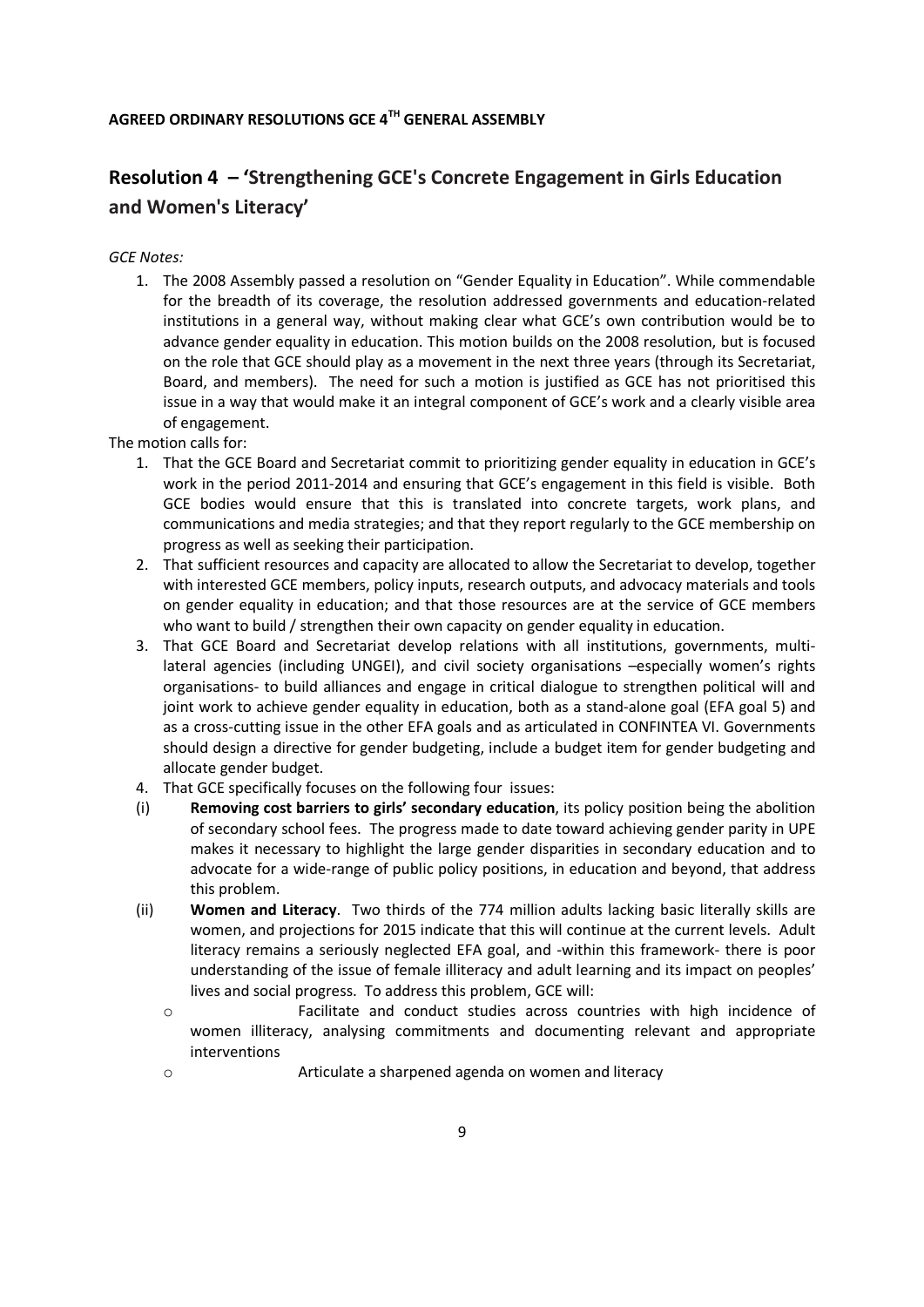- o Facilitate policy venues, where women learners are able to articulate their demands
- o Work with coalitions in developing capacities in evidence-based policy advocacy on women and literacy and monitoring commitments made in regional and subregional policy venues
- o …through the GCE national coalitions for education for all in those states, and in cooperation with active organizations in the countries where there are no national coalitions for education for all.
- o Helping the national coalitions exert a tangible effort to eradicate illiteracy, especially among females.
- (iii) Removing cost barriers to girls' primary education
- (iv) Equitable learning outcomes for engagement with community and girl friendly safe learning to reduce cultural barriers at both the primary and secondary levels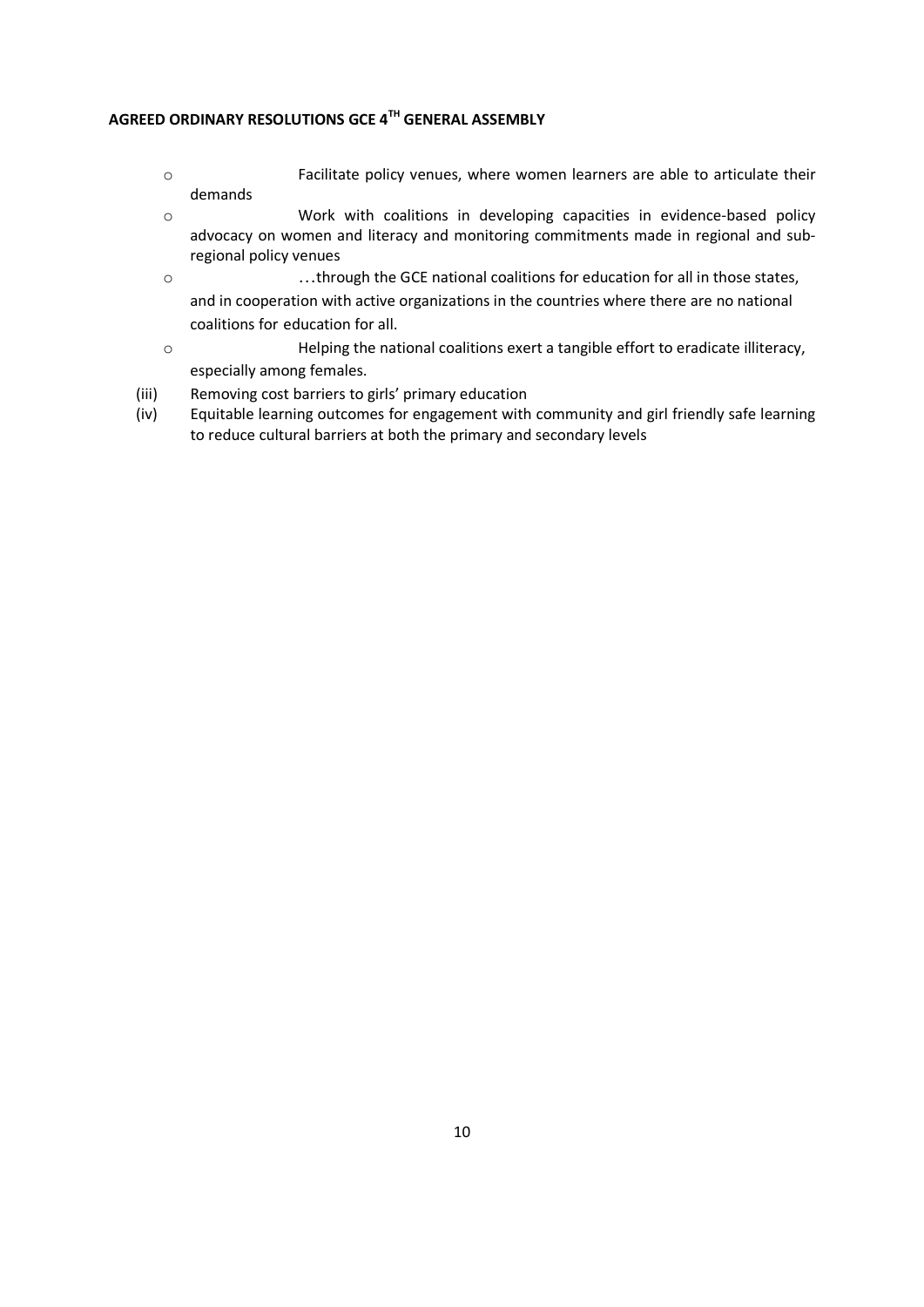## **Resolution 5 – 'Strengthening democracy and citizens' participation in the realization of the human right to education'**

#### **The Global Campaign for Education (GCE) acknowledges that:**

- 1. International legislation and the constitutions of democratic countries guarantee citizens' participation as a right for all. The International Covenant on Civil and Political Rights states that every individual has the right to participate in the conduct of public affairs, through political movements or parties, trade unions, civil organizations – directly or through freely chosen representatives (art. 25)
- 2. The struggle to enforce the right to public and free education for all implies plural and collective action of different local civil society actors, involving the education community, non governmental organizations, teachers' unions, education workers' associations and social movements.
- 3. There is a serious scenario, in several countries, where the right to civil society participation is violated, and this is increasingly seen in the field of education. We have witnessed the criminalization of social movements, and of their activists as well, the violent and authoritarian repression of public demonstrations and legitimate and peaceful rallies led by teachers or students, particularly, young people. Organizations and activists that are members of the coalitions that form part of the GCE have experienced those situations.

#### **Therefore, the GCE calls for:**

- 1. Strengthening the civil society role in the democratic construction of states, with better and broader mechanisms of social watch and participation by the people in debate and decisionmaking, so that power is exercised respecting human rights and the will and contributions of all citizens.
- 2. Strengthening democratic and peaceful forms of negotiation and representation that consider organizations and social movements as legitimate representatives in the processes of debate and decision-making where disagreement has to be considered as legitimate.
- 3. Developing and strengthening consultative and deliberative spaces where civil society can participate in the debate and decision-making processes on the legal and political frameworks of education, either at micro i.e. school or community level or at macro, national and international level.
- 4. Promoting and enforcing the participation of the education community children, young people and adults, teachers, parents, education workers – in debate and decision making processes on the legal and political frameworks of education.
- 5. Small children should be able to express their opinions and be listened to, as expressed by the Convention on the Rights of the Child. With reference to this, the General Observation  $n^{\circ}$  7 urges to consider the small children as "real protagonists of their own development" in family life, as well as at school, in communities or institutions.
- 6. Revisiting and strengthening the partnership between local and international civil society, fostering cooperation, autonomy and dialogue at all levels.
- 7. Organizing a partnership conferences between the states and the national coalitions for education for all in the states in need for that;
- 8. Sending clear and transparent letters to the relevant states, calling upon them to work together with the civil society organizations and their national coalitions in the field of education;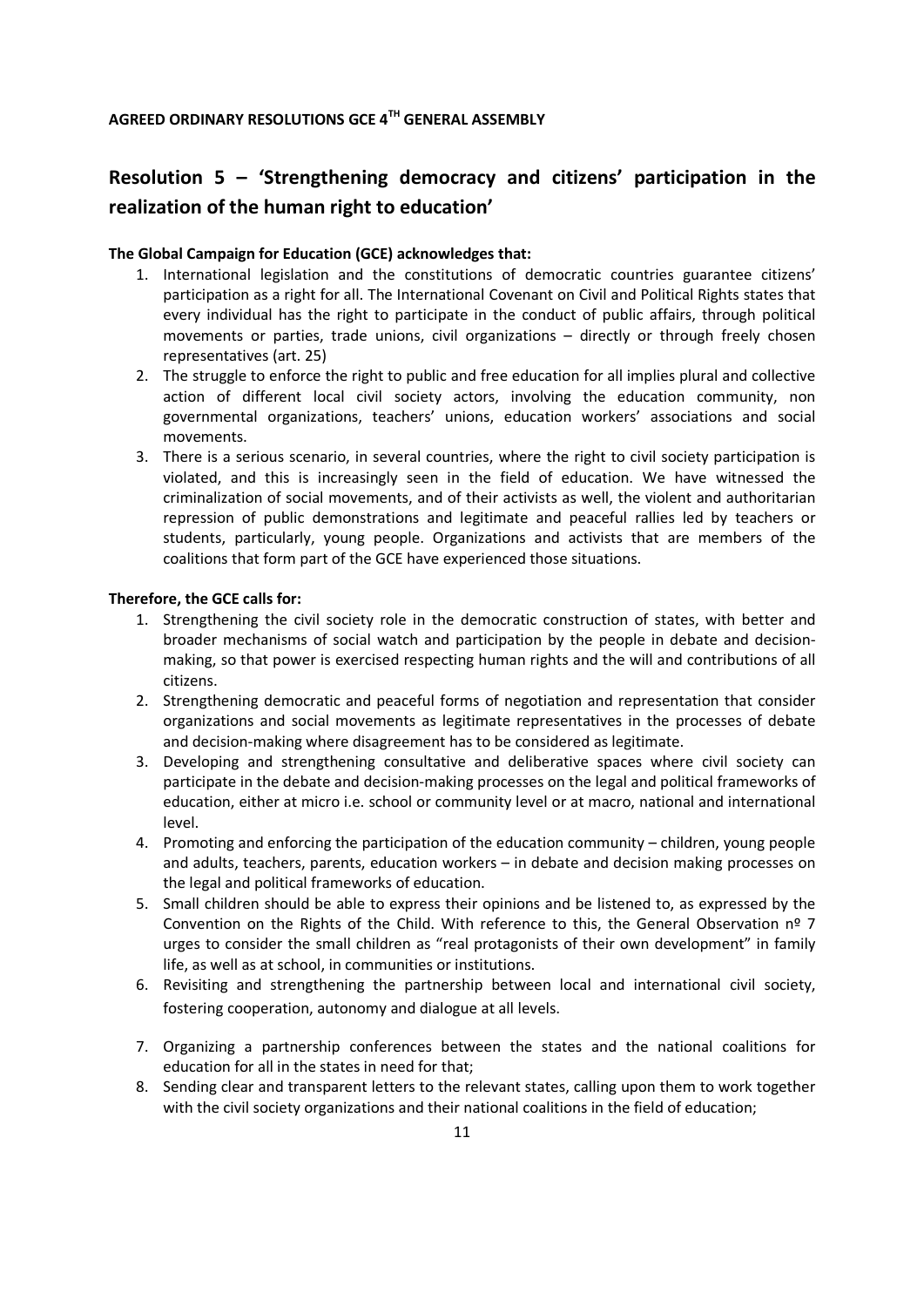9. Building the capacity of the GCE national coalitions in promoting the partnerships and engaging the civil community in the decision making process.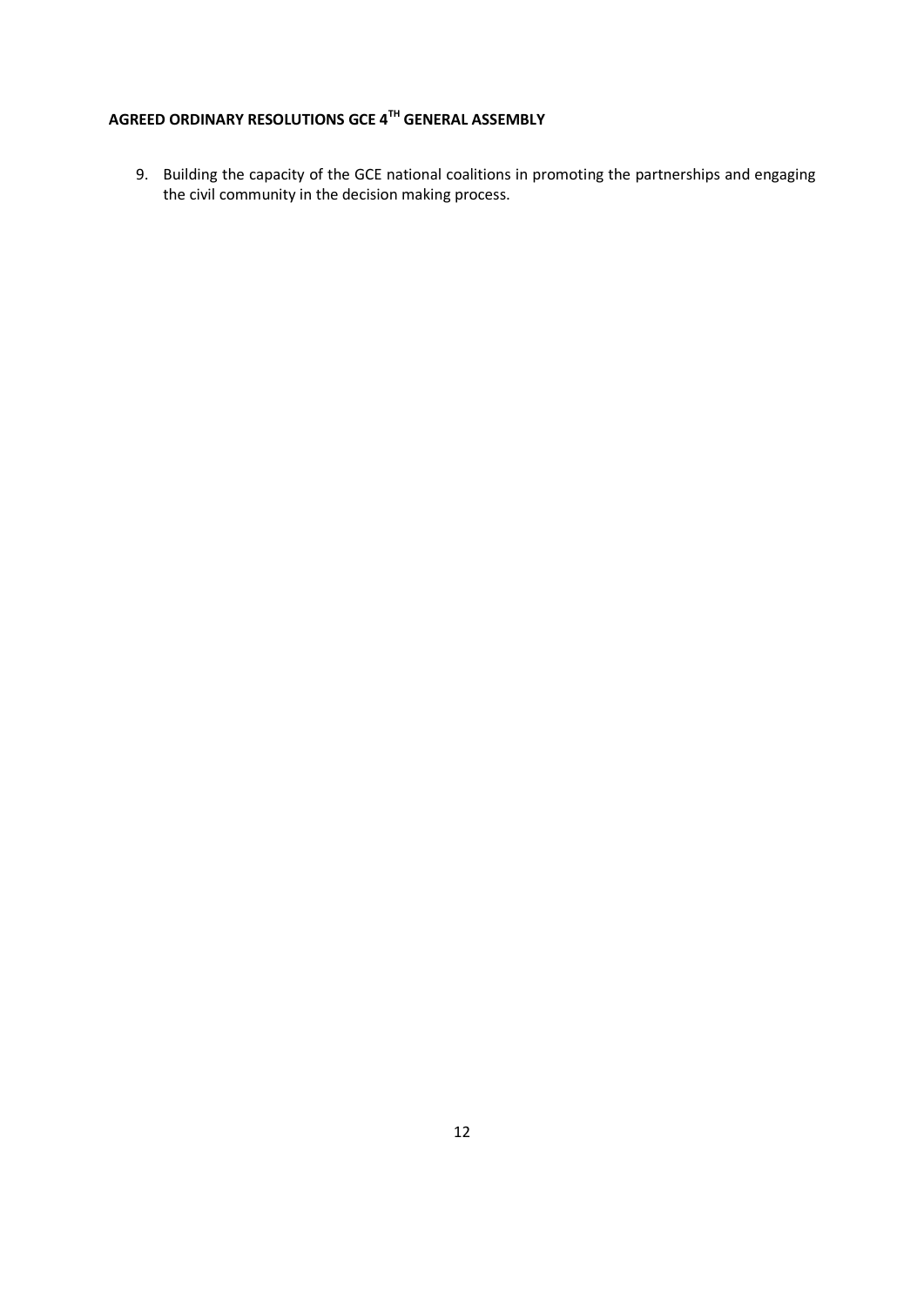## **Resolution 6 – 'Pursuing education as a Human Right'**

#### **The GCE acknowledges that:**

- 1. Education is a human right and implies acknowledging that:
	- This applies to all individuals according to the principles of equality and non-discrimination;
	- it imposes obligations on States:
	- it promotes dignity and integrity of the human being;
	- it can and must be demanded;
	- it establishes international standards;
	- it is legally protected and determines legal obligations;
	- the levels of satisfaction have to show a progressive improvement;
	- Human Rights are universal, interdependent and indivisible.
- 2. In 2008 the World Assembly supported a motion on enforcing the right to education, but there is now an urgent need to put a rights-based approach more central to all the work of GCE. Most national coalitions make little use of the way that their national constitution guarantees education rights and there is limited knowledge or capacity to use legal and human rights frameworks and international or regional instruments to secure progress.
- 3. In line with the rights framework, public education should be oriented to the promotion of a new development model that responds to the concept of "living well", to social justice, to human dignity and to the harmonious relationship with nature in all the countries across the world. It must promote interculturality, equality, gender equity, the connection between citizenship and democracy, protection of the environment, elimination of all forms of discrimination, promotion of justice and the construction of a culture of peace and the non-violent resolution of conflicts. It furthermore has to recognize boys and girls, young people and adults as subjects of rights and undertake inter-sectoral work, in recognition of the indivisibility of human rights.

#### **We therefore call for:**

- 1. GCE to call on the States to fully consider education as a human right, respecting, protecting and providing education, eliminating all the existing obstacles and setting the necessary political, institutional and financial conditions. The GCE should also call on States to promote an education that is guided by the principles of equality, non-discrimination, social justice, human dignity, living well and a harmonious relation with nature.
- 2. GCE to use enduring international treaties and conventions on education rights (CRC, CEDAW, ICESCR, CRPD, etc) as equally important reference points alongside the (non-enforceable and transient) Jomtien and Dakar frameworks. These conventions are more binding than Dakar, have been signed by more governments (CRC – 192 countries) and are regularly monitored through formal mechanisms (there are committees on CRC, ICESCR and CEDAW) which can be used by civil society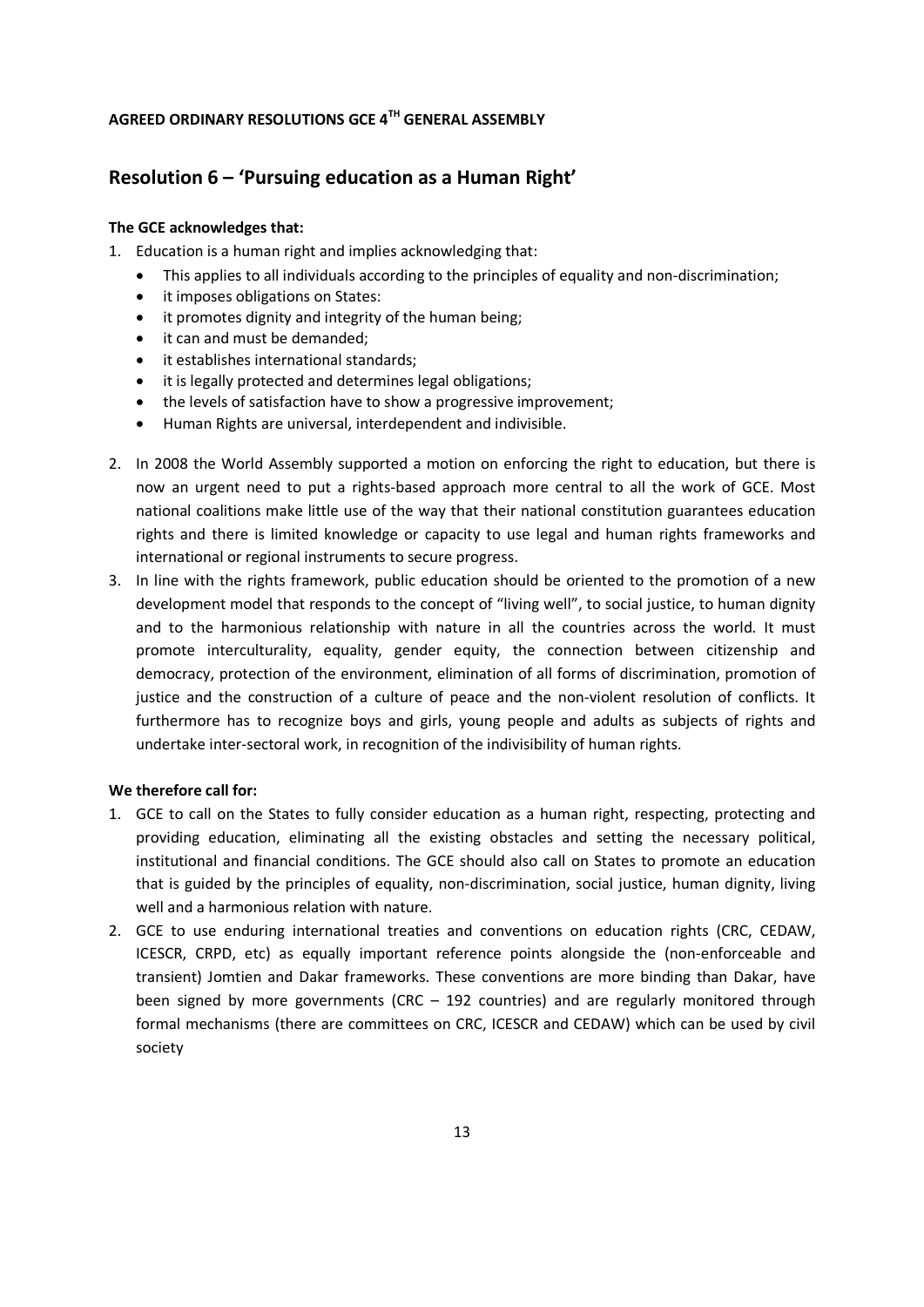- 3. GCE to ALWAYS frame its work on education around rights even where making the wider case for the positive economic, social and political consequences of education. The foundational arguments of GCE should always be rooted in education as a right.
- 4. GCE to work more closely and intensively with the Right to Education Project (www.right-toeducation.org) and other human rights networks and organization. At the same time, GCE to reach out to the Human Rights community – activists and lawyers – to bring them into national coalitions and strengthen the way in which human rights instruments are used to defend quality public education.
- 5. GCE to support the popularization of legal frameworks on education rights, for example, building on the 4A framework which states that the right to education is fulfilled once all its dimensions are guaranteed: availability, accessibility, acceptability and adaptability.
- 6. GCE to call on States to sign and ratify the Optional Protocol to the International Covenant on Economic, Social and Cultural Rights (ICESCR) and to foster civil Society mobilization in its favor, disseminating its content and importance at global level and encouraging countries around the world to sign and ratify this instrument as soon as possible. ICESCR came into effect in 1976 as one of the key international treaties for the realization of the human right to education and on the 10th December 2008, the United Nations adopted the Optional Protocol to this covenant. It will come into force once 10 member States ratify it and then it will allow individual claims on economic, social and cultural rights violations to be put forward at the international level. Up to December 2010, 35 countries around the world have subscribed it, thus indicating their intention to ratify it, and only three have ratified it: Ecuador, Mongolia and Spain.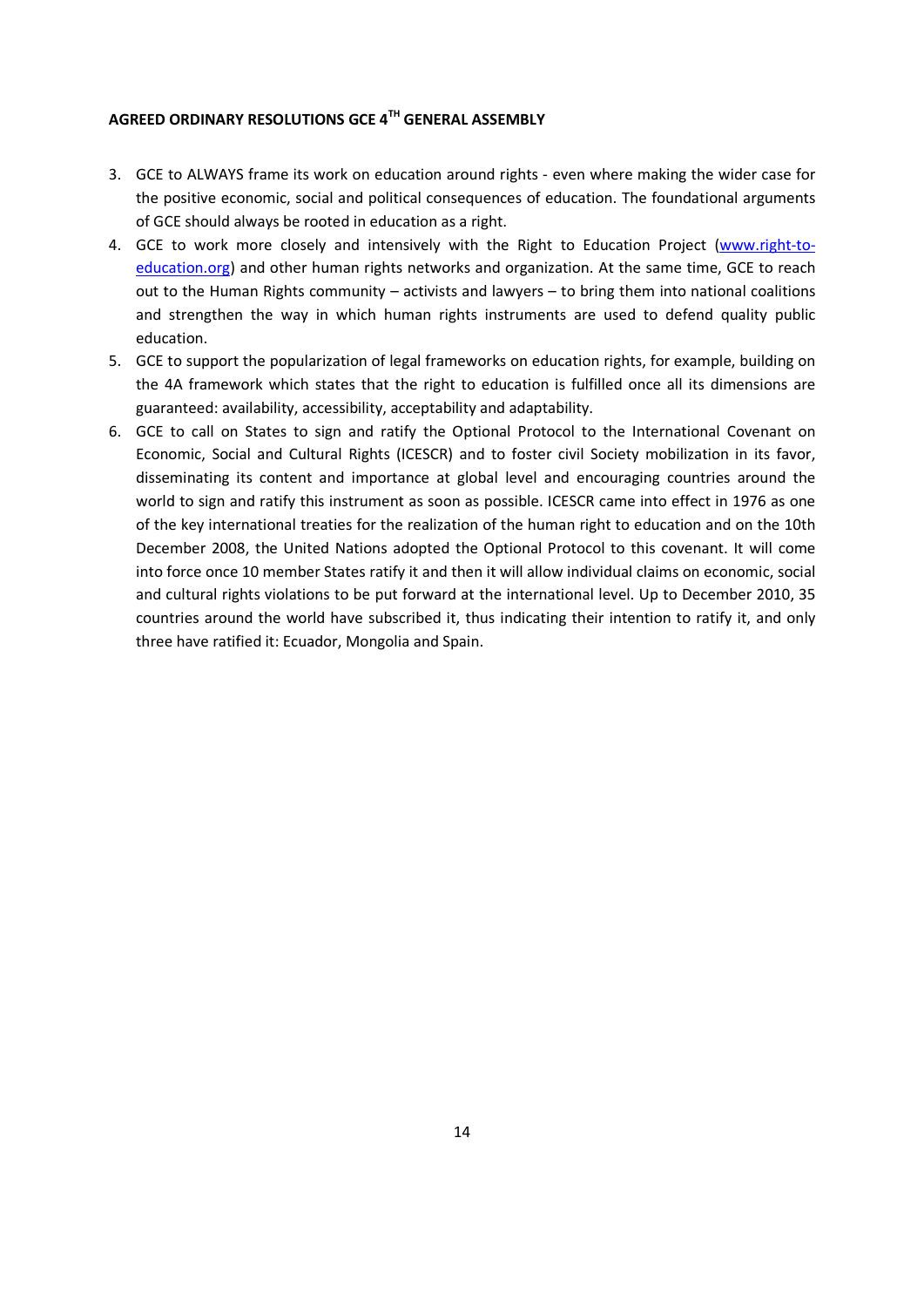## **Resolution 7 –** '**Educators: key to quality education'**

#### **The General Assembly:**

- 1. Recalling resolutions adopted by the General Assembly in Sao Paulo in 2008;
- 2. Expresses its deep concern that despite the remarkable progress since 2000 in implementing education for all (EFA), if current trends continue, millions of children and adults, the majority of whom are female, will still be without access to learning opportunities by 2015 with the result that the Dakar goals will not be achieved;
- 3. Welcomes and encourages the efforts of the Global Campaign for Education and its members to advocate greater funding for EFA, and to improve the EFA coordination and implementation mechanisms;
- 4. Reaffirms the central role educators play in the promotion of free public Education for All and the delivery of quality education; for that purpose high quality initial and in service teacher education programs for all teachers are essential.
- 5. Notes with concern that the acute shortage of qualified educators, coupled with high levels of teacher attrition, represents one of the biggest hurdles to reaching EFA goals;
- 6. Notes that today, according to the latest UIS (Unesco Institute for Statistics) Figures, 9.1 million teachers need to be recruited to reach UPE by 2015;
- 7. Expresses serious concern about the recruitment of unqualified, volunteer, contract or para teachers and its impact on educational quality;
- 8. Welcomes the establishment of an International Task Force on Teachers for EFA;
- 9. Reiterates the importance of promoting and protecting the rights and freedoms of all teaching personnel as defined in the 1966 ILO/UNESCO Recommendation Concerning the Status of Teachers;
- 10. Notes that the 2009 CEART (Committee of Experts on the Application of the Recommendations on Teachers) Report underlines that there is a generalized decline in the teaching and learning environment and that teachers no longer feel respected nor safe in their working environment;

#### **Therefore,**

- 11. Urges Governments and all education authorities to focus greater policy and decisions on improving teacher salary levels, targeted to changing patterns and needs for recruitment and retention of teachers, comparability with other professions and the high degree of responsibilities assigned to teachers.
- 12. Reiterates that Governments should ensure that targeted material and professional incentives are provided in order to recruit and retain teachers, especially female teachers, in rural and remote areas and that in collaboration with teachers' unions and other social partners, should create safe and supportive environments for teachers in the context of HIV and AIDS;
- 13. Calls upon Governments to ensure that all teachers receive pre- and in-service training of good quality, induction into the profession and continuous professional development and support; especially focus on the improvement of the teachers training institutions including building capacities of teachers' educators, update curriculums according to the challenges of the contemporary world, technology, materials, new models of teaching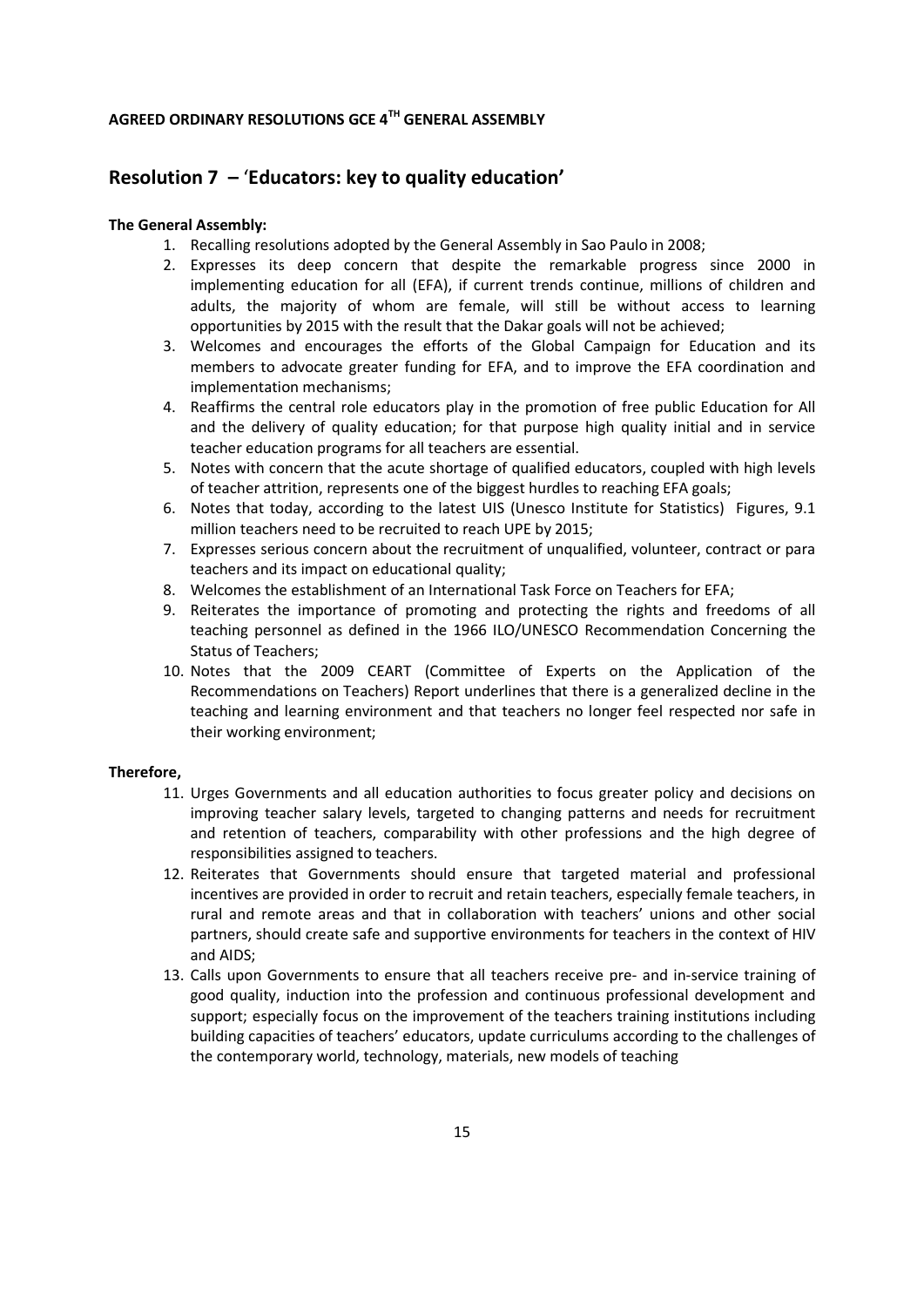- 14. Demands that Governments and educational authorities at all levels, public and private, work with teachers' organizations through processes of social dialogue and collective bargaining.
- 15. Requires the strengthening of educational authorities at sub-national levels to engage with, monitor, and support teachers in collaboration, wherever possible, with national teacher organizations and their regional offices.
- 16. The Global Campaign for Education condemns the measures of exclusion and marginalisation, as well as the illegal sanctions taken in various countries against teachers who exercise their right to express the demand for the improvement of their living and working conditions and social status. The GCE invites governments to respect the civil and social rights guaranteed to all by international conventions and national constitutions.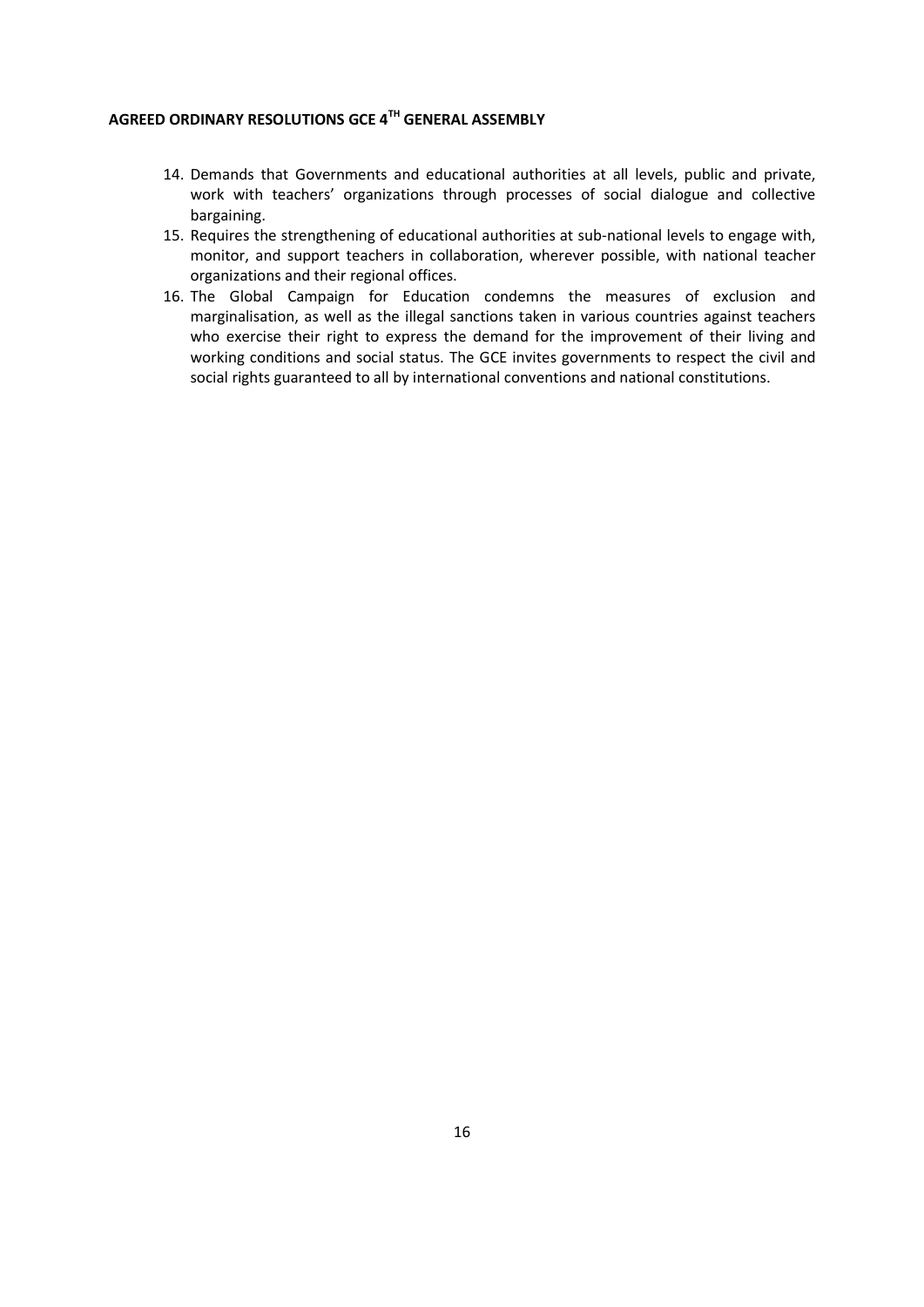## **Resolution 8 – 'The Commitment of the International Community to Cooperate for the Realization of the Human Right to Education'**

#### **The GCE acknowledges that:**

- 1) Technical and financial international cooperation is a commitment undertaken by all nations with a view to the realization of Human Rights. Quoting the General Observation # 11 of the International Covenant on Economic, Social, and Cultural Rights (ICESCR): "when a State clearly lacks the necessary financial resources and knowledge to "elaborate and adopt" a detailed plan for the realization of the human right to education, the international community shall have the clear obligation to provide assistance". Thus, under no circumstances, can States lack adequate financial and technical mechanisms to guarantee the realization of the human right to education, in a comprehensive way.
- 2)

#### **The GCE makes the following recommendations to the States and the International Community:**

- 1. International cooperation, as a commitment that the States undertake with Human Rights and, in particular, with the Right to Education, has to respect national sovereignty, promote democracy in every country, be autonomous and independent vis-à-vis private interests, and subject to render accounts permanently to the international community and to citizens of all countries.
- 2. International cooperation has to develop within a context of self-determination of peoples and equality among nations, acknowledging that when a State is not capable of guaranteeing the conditions for the realization of the human right to education, **all** the rest have the obligation to technically and financially cooperate to overcome this situation.
- 3. The actions of international cooperation have to aim at the unequivocal realization of Human Rights, the strengthening of democracy and the participation of civil society in public matters and national sovereignty.
- 4. To have and develop in greater depth mechanisms that allow for accountability, social watch and citizens' participation in spaces that typically belong to the international cooperation as well as in the group of multilateral institutions that are part of the United Nations system.
- 5. The international cooperation and the industrial states, in particular, must facilitate the flow of the committed funding which is necessary for the advancement of education and its quality in the beneficiary states in accordance with the international agreements and conventions. Pretexts of the financial crisis and other pretexts that would only worsen the problems, increase the suffering and deepen the gap between the north and the south in education must not be cited.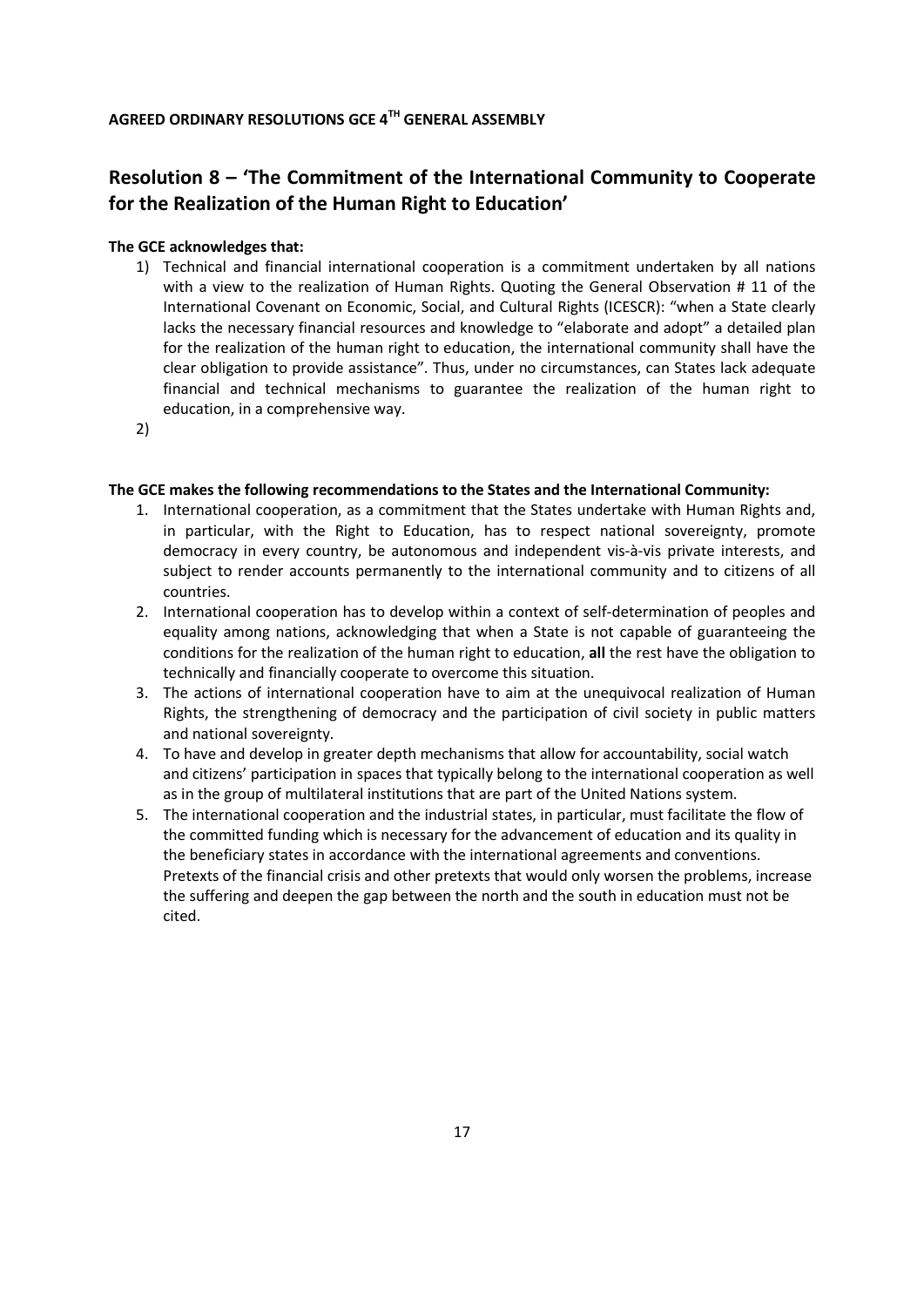## **Resolution 9 – 'The Right to Education and Children and Youth with Disabilities: Inclusive learning includes the right to adaptable systems for learning achievements'**

- 1) With reference to former adapted motions in GCE World Assembly on The Quality of Education (2008) and Education and Disabled Children (2008), it is now the right moment to further ensure through the motion texts, that all children and youth with disabilities have equal rights and opportunities in the education system, an education system that is meant to promote good learning environment for all regardless of their diverse needs.
- 2) Education is a right and gives value in itself. Still there is a need to consider education as the tool to handle one's life. Education opens doors to the working life and secures income and welfare for the individuals and their families.
- 3) Recognizing that all children can learn according to their own individual pattern of development (Thomas, M. Donald and William L. Bainbridge (2000). 'The Truth About 'All Children Can Learn', in *Education Week*). Each individual will learn and develop in a different way and at a different rate and through different adapted learning materials and learning tools.
- 4) Recognizing this, and in order to provide every child an equal opportunity to show achieved learning results, education policies should reflect the need for adaptable examination systems. These should take into consideration the individual learner's specific needs or needs for assistance also when assessing learning achievements. The education outcome is a part of the quality term and is measured all over the World, it is therefore important to safeguard the individual students' right to prove her/his learning achievements in accordance with his/hers basic learning needs.
- 5) Education systems should help individuals to reach their potential, as recognized in the Dakar Framework for Action adopted at the 2000 World Education Forum.

#### **GCE should therefore underline that**

- 1) The right to education is also the right to prove one's competencies and capacity through the most appropriate way and/or means regardless of impairment.
- 2) To measure a nation's quality in the education system is dependent on if and to what degree it prepares for fair and equitable examination processes for all.
- 3) Governments should design strategies, train all teachers on Special needs, invest in inclusive infrastructure, make education more inclusive for all.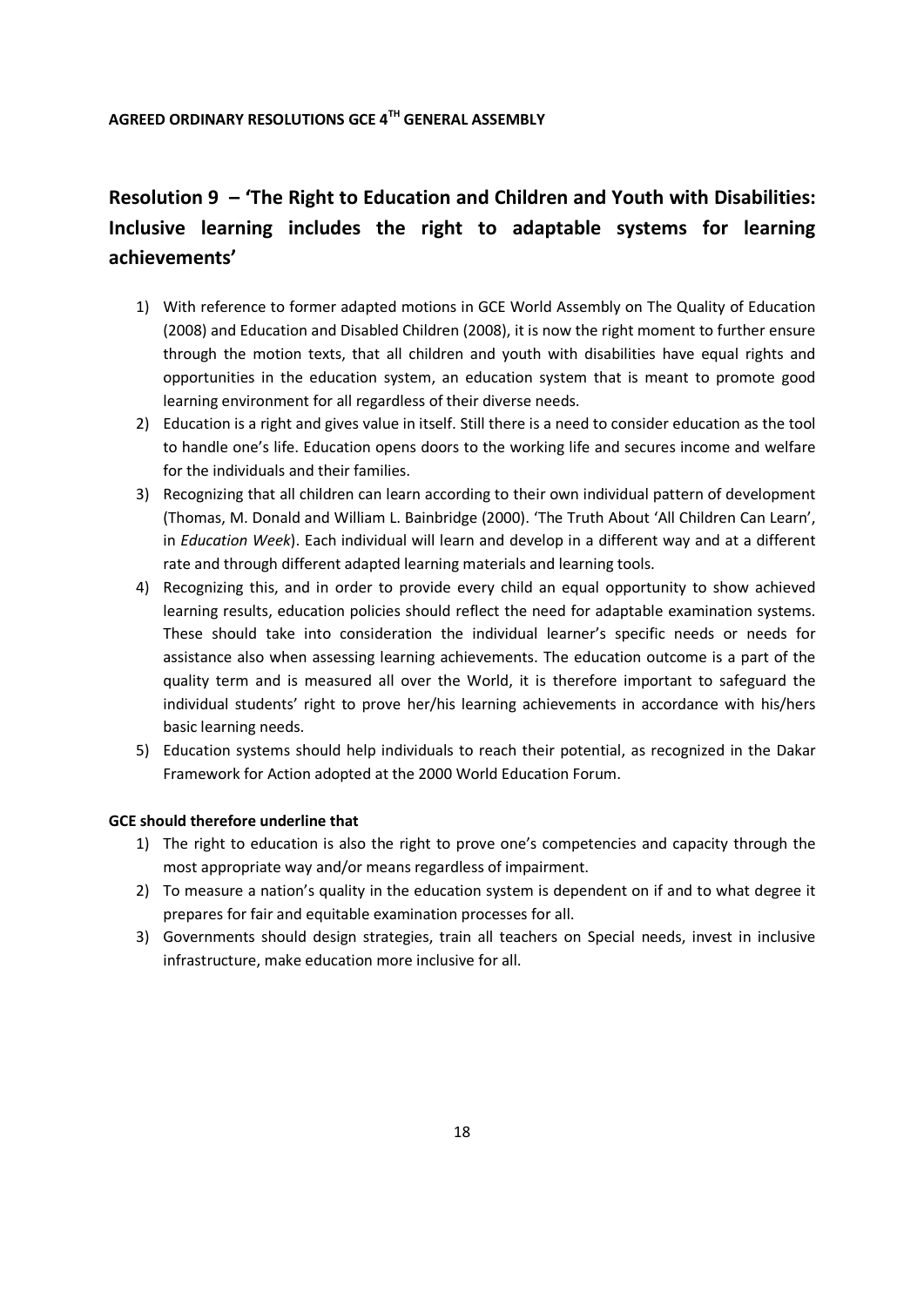## **Resolution 10 – 'Enhancing civil society engagement in the Education for All – Fast Track Initiative Partnership'**

#### **GCE recognizes that:**

- 1) The world urgently needs an effective global funding mechanism to provide needed resources necessary to achieve Education for All. Bringing together representatives of donor and developing country governments, multilateral organizations, civil society, private sector and foundations, the Education for All – Fast Track Initiative (EFA-FTI) has become the central mechanism for policy dialogue on aid effectiveness, while providing an average of \$300 million annual grant funding to support the implementation of national education plans. There is a growing consensus that the EFAFTI is an important vehicle for global coordination and financing to accelerate progress towards the Millennium Development Goal of universal primary education and the wider EFA agenda.
- 2) The EFA-FTI Board has undertaken a reform process following the 2009 Mid-Term Evaluation, and has taken steps to strengthen the governance of the partnership, including through increased participation of developing country governments and civil society actors. As such, in 2010 the EFAFTI Board has adopted the decision to implement a constituency-based model of governance, based on representation of constituencies by a Board member and Alternate for the following groups: bilateral donor governments (6 seats), developing country governments (6 seats), multilateral agencies (3 seats), and civil society (3 seats, including 1 for teachers, selected by Education International , 1 that represents civil society in the global south and 1 that represents civil society in the global north) and private sector/foundations (1 seat).
- 3) Since GCE has been tasked with outlining a method for selection of the 2 civil society seats, it needs to implement a clear, consistent, democratic and consultative process of civil society representation on the FTI Board. The representatives of the GCE on the FTI Board should ensure that their positions are informed by and communicated back to the GCE constituencies which they represent. The 2 seats should be consistent with the FTI's principle of equity between developing and donor countries, and therefore one seat should represent the global south civil society constituency and the other seat should represent the global north civil society constituency.
- 4) GCE's involvement in the EFA-FTI Board should improve implementation of the reform agenda, strengthen the participation of civil society constituencies at country-level, encourage better engagement of civil society in replenishment efforts, and improve the transparency and accountability of the partnership to its stakeholders.

#### **In light of this situation, GCE resolves to:**

- 1) Create a selection process for civil society representatives to the FTI Board that is open, transparent, and consistent for both of the civil society seats which GCE has been invited to fill.
- 2) Strengthen the representation of civil society on the FTI Board and civil society engagement in the FTI's country-level processes and improve the accountability of the civil society representatives on the FTI Board to their respective constituencies by:

a. Formalizing the creation of a civil society delegation to the FTI (board members, their respective alternates and additional delegates), including their collective responsibility to represent the GCE and be accountable to the whole EFA movement;

b. Establishing a set of roles and responsibilities for the civil society representatives to the FTI, including their duties to consult with and report back to their respective constituencies.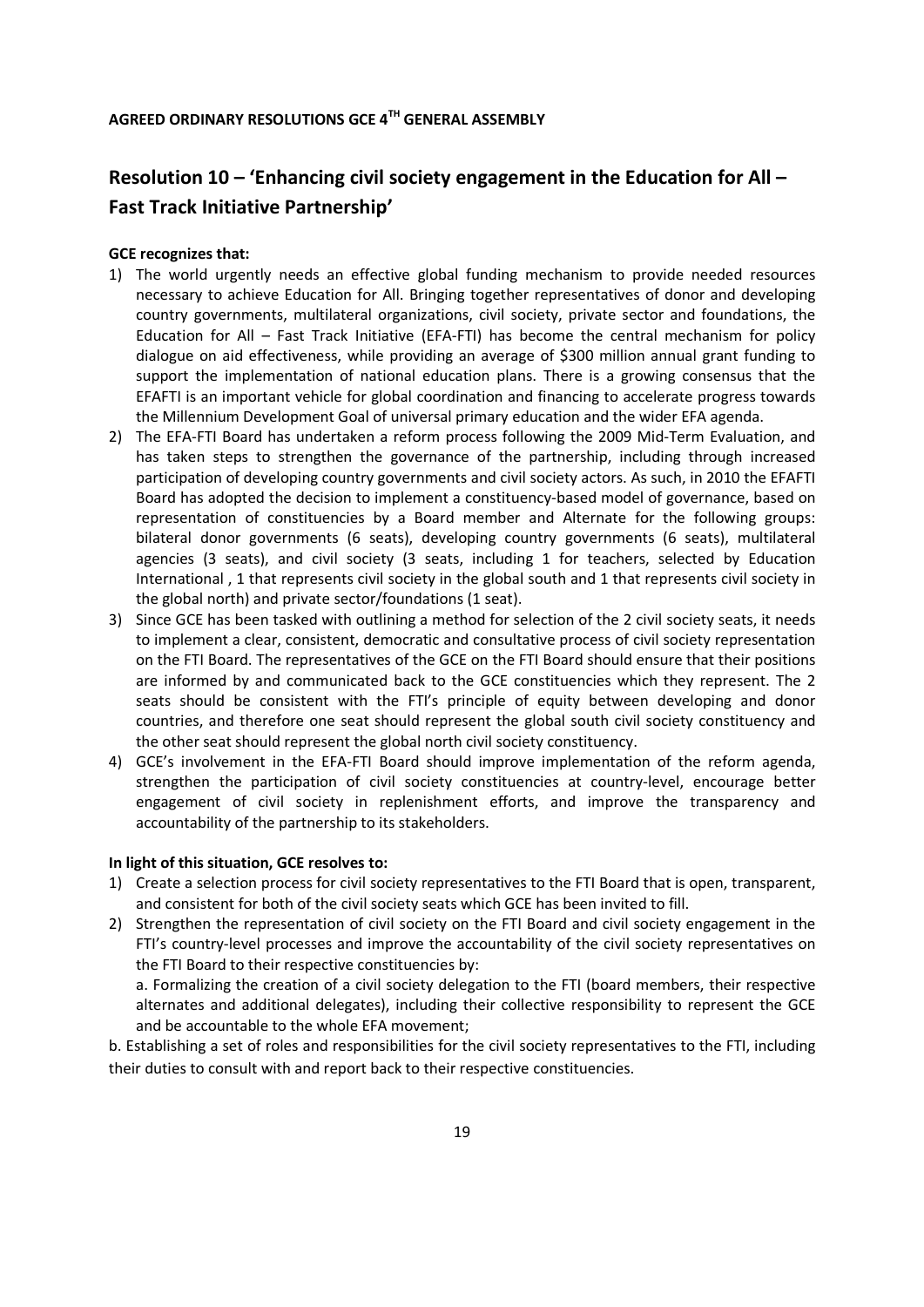3) Working on having representatives for the National coalitions in the FTI Boards in the beneficiary states where there are GCE coalitions, if not available, then any organization which is affiliated to the GCE, if not available, then any education-related organization that is transparently chosen in those states.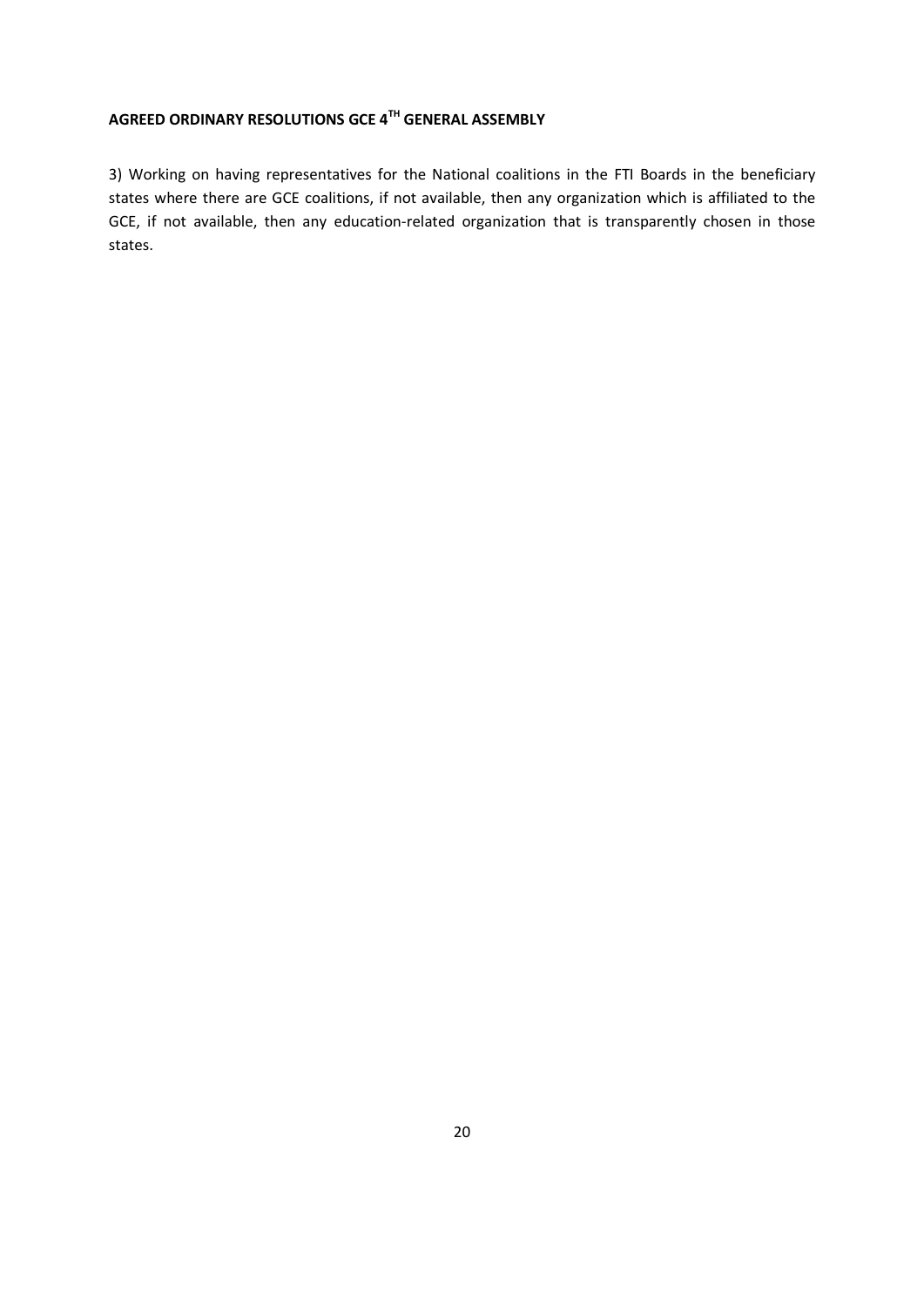#### **Resolution 11 - Education, Teachers and Students Under Attack**

- 1. Documentation over recent years reveals that teachers and students have been increasingly under attack. The 2010 UNESCO report "Education under Attack" politically and ideologically motivated attacks on education in 32 countries, which affects the right to education strongly. Repressive regimes are asserting their powers through controlling and regulating education sector by attacking students and teachers. In Colombia, the death threats and murders of teachers and university students have risen sharply the last years. In Zimbabwe, teachers and students fear for what will happen during the 2011 national elections. Under the last elections students and teachers were assaulted, tortured and killed.
- 2. Education as a human right is under threat in contexts of violent conflict throughout the world. Schools are militarily targeted and students face the risk of death or injury, in addition to long disruptions in schooling. In other cases, non-state combatants occupy schools or prevent certain segments of the school population (girls, for instance) of attending school. In all those cases, the right to education is militarily breached and violated.

#### **GCE calls for and commits to:**

- 1. That governments put concrete measures in place to protect schools, under the IV Geneva Convention, Optional Protocols I and II; and that the UN and multilateral bodies protect the right to education in conflict situations, including holding state- and non-state actors accountable, with the consequent legal responsibilities.
- 2. A joint global monitoring mechanism that should be put in place to document attacks on students and teachers.
- 3. GCE should campaign and advocate that attacks against students and teachers on all levels of the education system including higher education should be monitored, investigated and prosecuted.
- 4. The UN security council to mandate UN Country Teams/Country Task Force on Education to report on all violations and targeted attack towards teachers and students The UN security council to mandate UN Country Teams/Country Task Force on Education to report on all violations and targeted attack towards teachers and students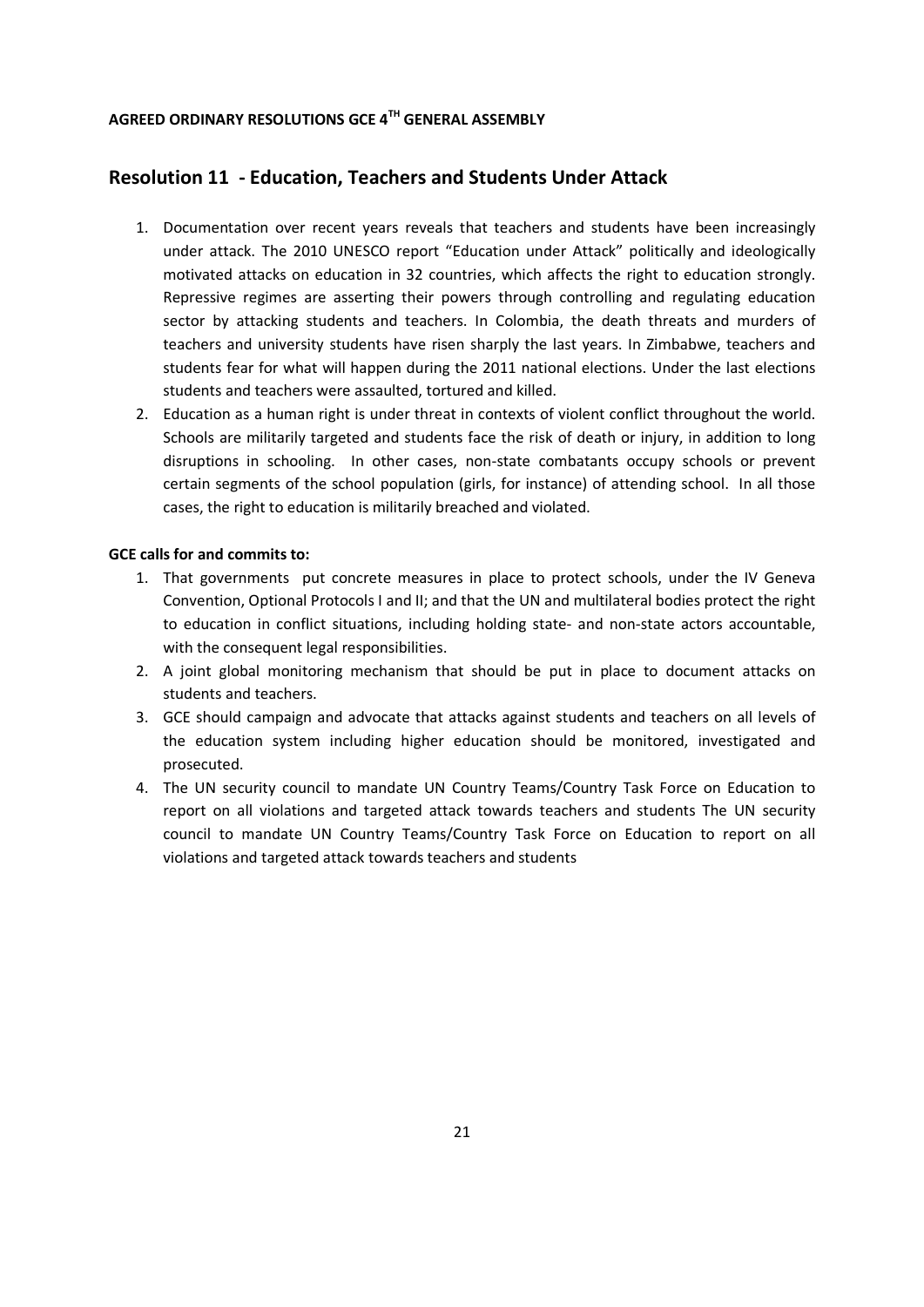## **Resolution 12 – 'For a Democratic and Participatory Institutional Culture of the GCE'**

- 1) The General Assembly of the GCE calls on this Campaign to adopt a different position and relationship with its members, to guarantee the consolidation of a democratic and participatory conduct of the campaign. In this sense, we call for:
- 2) The consolidation and improvement of the communication flow and the decision-making procedures that take place inside the Board of Directors of the GCE, so as to guarantee transparency and a democratic conduct of the campaign.
- 3) A permanent, horizontal and open relationship, in dialogue with its members, based on the GCE's acknowledgement that it is a relationship among peers;
- 4) Developing in greater depth its profile as social movement and network, putting down roots at grassroots level.
- 5) Its acknowledgement as political actor in the international scenario, improving its capacity to include issues and contents in the public agenda, with qualified contents, based on human rights and the work developed by its members.
- 6) Overcoming the hierarchical relationship between the international level and the regional and national levels, recognizing the potential, value and merit of each of its members. In this sense, the campaign has to go beyond the North-South binomial logic and the myth that the problems of the right to education are only in the South while the North only has to mobilize the resources from the international cooperation;
- 7) Promoting the existence of specific working groups, organically related to the conduct of the GCE. The involvement of the southern countries that form part of the G20 is particularly important in the advocacy processes in this area.
- 8) The incorporation of the group of motions approved at its assembly into its Action Plan, putting into practice effectively the approved resolutions and recommendations.
- 9) Through this, the GCE Assembly is actually recognized as its highest authority
- 10) Conduct the necessary studies to identify the challenges and difficulties in the national coalitions which have joined the GCE recently, and identify the proposed and urgent solutions to facilitate their work and enhance their chances of success in achieving the set goals.
- 11) Coordinate and create an effective partnership between the donors, the regional networks and newly established national coalitions to strengthen their capacity of action in their field of work. This would quickly bridge the wide gap between the goals and the progress rate.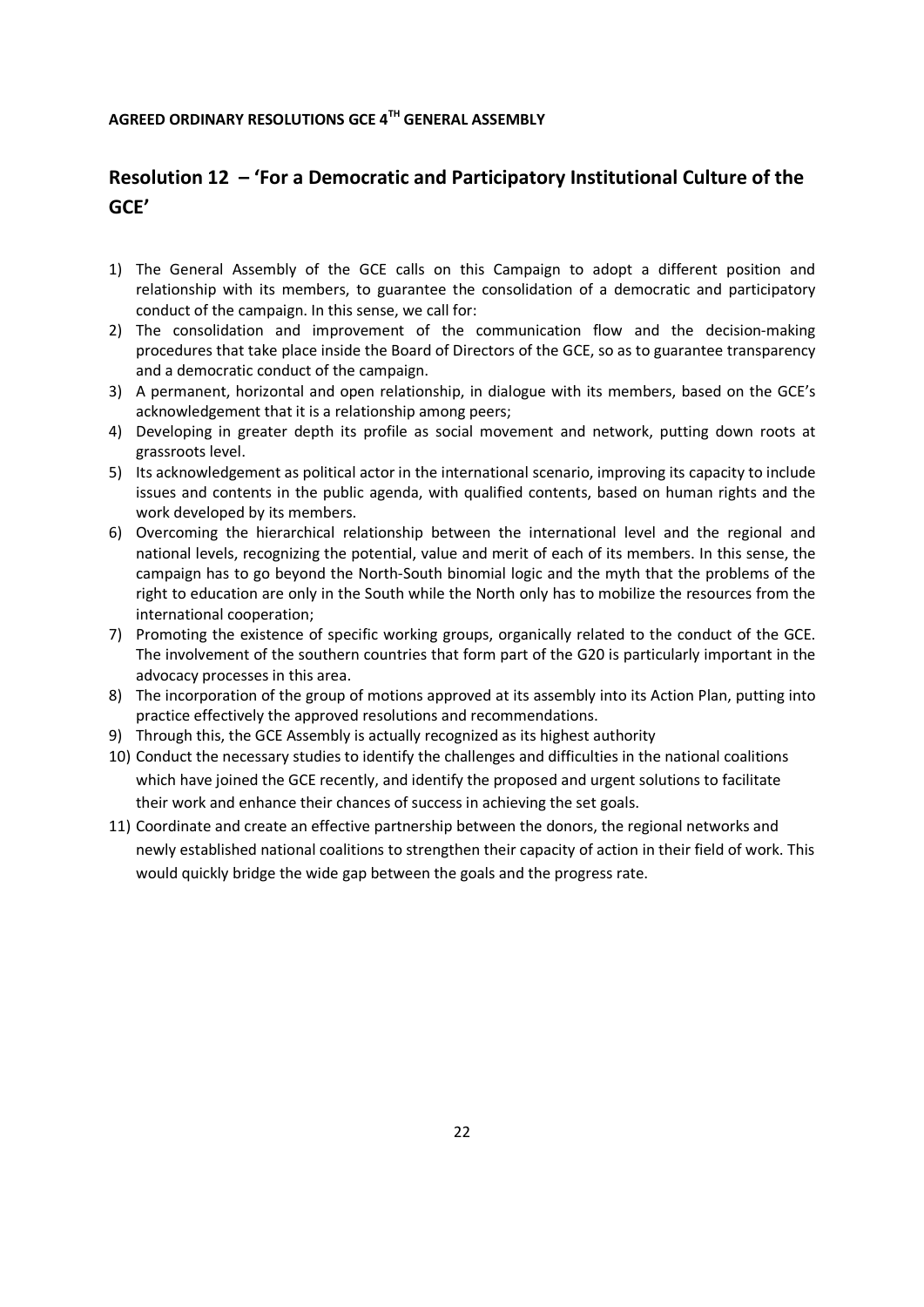## **Resolution 13 - Conflict, emergencies, climate change, fragile states (including small island states)**

- 1. Emergency situations, caused by armed conflict, chronic economic or governance crises or natural disasters, are a major constraint to the achievement of Education for All. More than half of world's out of school children live in conflict affected fragile states. Education can be crucial in addressing the underlying causes of emergencies, conflict and climate change. Education plays crucial part in rebuilding social cohesion through structures and systems and curriculum content. Systemic approaches are necessary that can help and rebuild the affected societies by ensuring participation and transparency in policy formulation, equitable distribution of resources, curriculum reform, and other exclusionary tendencies (such as language of instruction, teaching methodologies , etc.)
- 2. Education is a vehicle to promote peaceful space and offering children a 'normal' experience in an conflict affected countries .The school curriculum can be used to promote love , peace and mutual respect that play important part in having a just and equitable society with sound economy.

#### **We the members of GCE demands that:**

- 3. Formal and informal curricula and learning institutions become responsive to the needs of those affected by conflicts and emergencies. Moreover, they should orient the youth of the need and significance of peace building, conflict transformation, ecologically friendly choices and lifestyles; and raise them as active participants in creating a peaceful, stable, economic and environmentally sustainable society.
- 4. Children living in emergency areas have a right to access quality education as children in other countries. Psychosocial support and intervention will form the basic parameters of quality education for children who are trapped in conflict situations for them to recover from the trauma of violence and destruction.
- 5. The Donors and international community should contribute to provide enabling environment to access their right to education by providing more resources (technical and financial both). They should increase long-term aid for education in emergency and conflict-affected fragile states
- 6. The Donors must use flexible approaches in conflict-affected fragile states to overcome weaknesses in government capacity and to ensure immediate access to education.
- 7. Amongst the conflict and disaster ridden groups, marginalized groups are further marginalized and ignored. Specific measures are needed to enable girls, disabled children, those affected by HIV/AIDS and children in special circumstances, such as indigenous people or nomadic people, to access education in case of emergencies and conflict situations.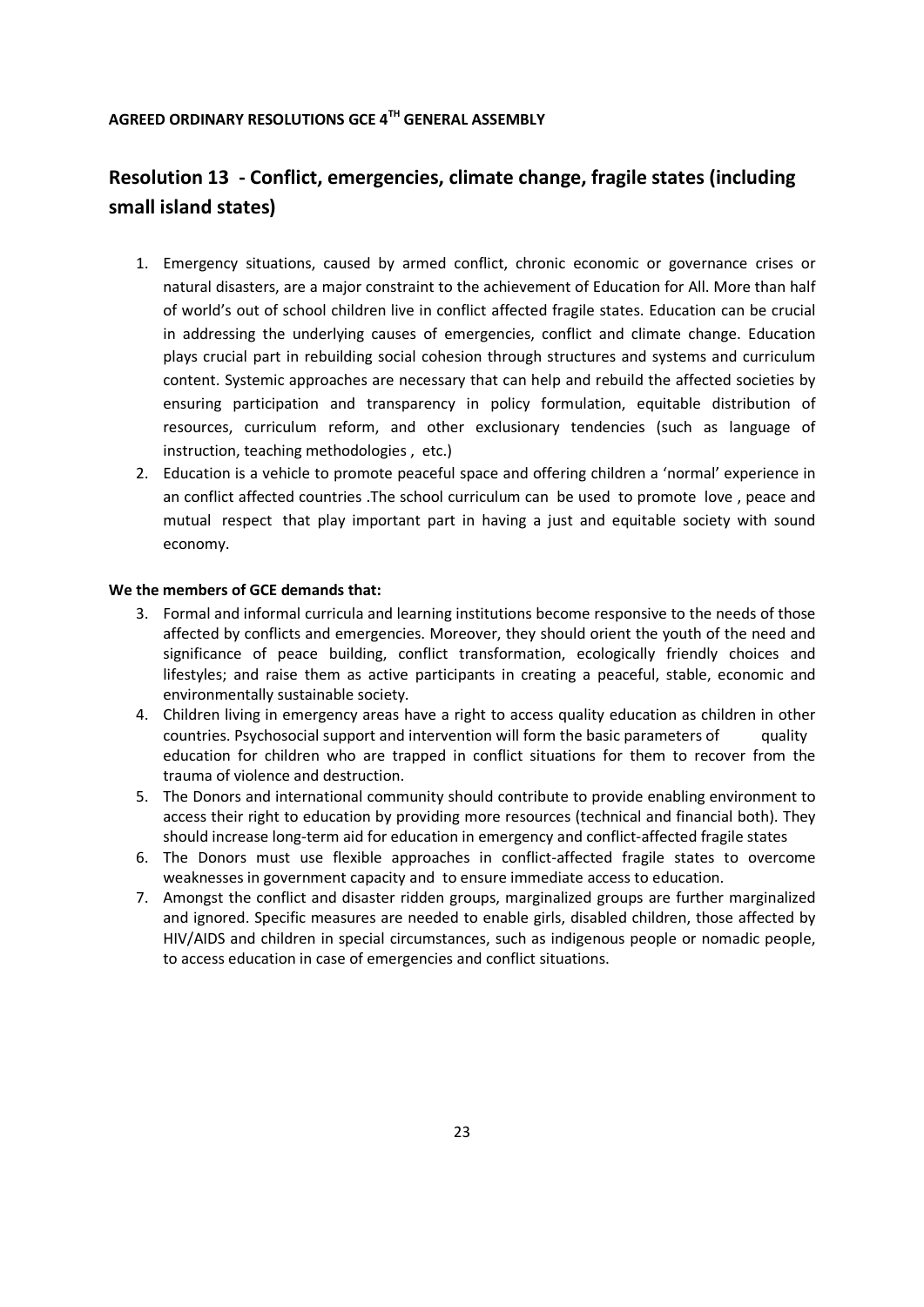## **Resolution 14 - Equitable Learning: All Attaining a Quality Education**

#### **GCE notes that:**

1. Despite the passage of World Assembly motions on 'Quality Education' in 2004 and 2008, they have had limited impact on ensuring that children entering the classroom are actually learning. This motion seeks to build upon previous motions to shift the global education dialogue from simply increasing access to achieving access and learning, e.g. equitable learning, whereby, regardless of wealth, gender, or ethnicity, all people are able to not only access education but attain a quality education that supports lifelong learning and development.

#### **GCE recognizes that:**

<u>.</u>

- 1. Reducing the number of out-of-school children is a necessary but not sufficient goal toward achieving quality education for all.
- 2. Children must acquire fundamental knowledge and skills in the first three years of primary school to be successful in the later grades; specifically, children who fail to learn to read cannot read to learn and fall behind in school.
- 3. To learn to read, do math, and develop other fundamental skills, children need access to appropriate learning materials in early grades, particularly targeted for emergent learners.
- 4. Most assessments are administered in later grades, which cannot inform teaching and learning practices in the most formative years of school.

#### **Therefore, the World Assembly calls on GCE to:**

- **1.** Reaffirm previous motions on quality education and challenge GCE coalitions to make a step change in how "quality education" is operationalized globally and nationally;
- **2.** Globally, support GCE coalitions to prioritize improving teaching and learning practices in early grades through (but not limited to):
	- $\circ$  Formalizing a public shift to equitable learning by complementing the "headline" statistic of children out-of-school with quality-focused indicators, including primary school completion rates and levels of "education poverty," $1$  while increasing collection of additional quality-related data (e.g. grade 3 learning outcomes)
- 3. At country level, encourage GCE coalitions to support improving teaching and learning practices in early grades through interventions such as:
	- $\circ$  Encouraging formal consultation among teacher unions, civil society, and governments to develop meaningful ways of understanding learning levels (such as rapid reading assessments and portfolio reviews, among others) that assist teachers and students with improving their teaching and learning practices;
	- o Building upon current advocacy messages to increase the number of professionallytrained teachers to prioritize primary school-age instruction modules in teacher education programs.

 $^1$  The 2010 EFA Global Monitoring Report set an 'education poverty' threshold of four years in school, based on the minimum number of years required to acquire basic literacy. The report identified 22 countries with 30% or more young adults below the four-year threshold, and 11 countries in sub-Saharan Africa that had 50% or more below the threshold.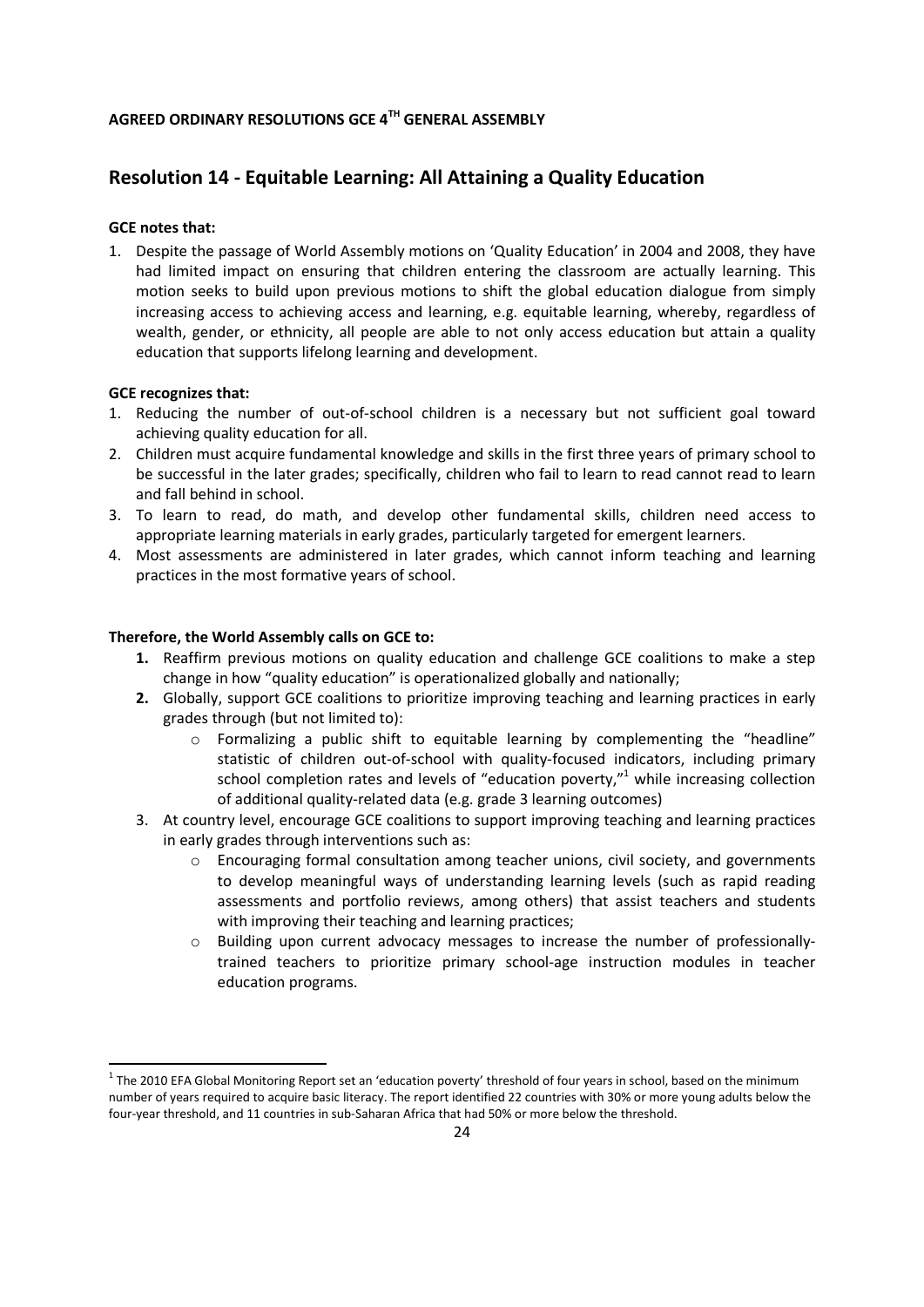## **Resolution 15: Prioritization of Early Childhood Care and Education (ECCE)**

#### **The Global Campaign for Education (GCE) acknowledges that:**

- 1. According to the United Nations Convention on the Rights of the Child, CRC, all children have the right to develop to their full potential, under any circumstances, at any time and anywhere. Therefore, the notion of childhood cannot be fragmented and a human rights approach must be used, acknowledging that children are right holders as from their birth. All the States around the world ratified this convention, except for the United States and Somalia.
- *2.* The first Education for All goal that urges the States to "extend and improve comprehensive early childhood care and education, especially for the most vulnerable and disadvantaged children", is one of the most neglected goals in the Dakar Framework for Action, representing serious challenges for all the countries of the world.
- 3. Learning begins at birth, much before entrance in the school, as acknowledged at the Jomtien Declaration (UNESCO 1990). First and foremost, ECCE is for the child, in its own right, to fulfil his/ her childhood. Consequently, the Dakar Framework in 2000 and the Education for All Global Monitoring Report 2007 provide robust evidence for the need to invest in and expand quality ECCE provision. Emerging research evidences from different fields, education, human ecology, economic development, social sciences, child protection and health sciences make it crystal clear that quality ECCE is critical to creating a developed society: democratic, just, equitable, healthy and sustainable world.
- 4. Despite the increase in the number of school enrolment by 20 million across the world, the access still remains inequitable especially for children of disadvantaged groups and those in conflict regions and least developed countries. The challenge is to provide holistic quality ECCE for all children under age eight.

#### **Recognizing quality ECCE makes for stronger foundations, World Assembly calls upon GCE to:**

- 1. Promote the recognition of all children as right holders as stated by the CRC and other legally binding instruments as well as their implementation, and support existing campaigns that call for the ratification of the CRC by those two States that have not yet done so.
- 2. Promote the recognition that health, nutrition, protection and education are human rights from the moment children are born and that enjoying these rights has value in itself.
- 3. Overcome arguments that defend the investment on ECCE primarily on economic grounds, as well as deterministic predictions for children that are deprived of receiving adequate care and stimulation from their early ages, since this generates discrimination.
- 4. Push for national frameworks for financing quality ECCE programmes making it part of the inherent right to receiving education in concurrence with the CRC. Investments on meeting the first EFA goal must increase and ECCE must be reflected as a central priority in national policies and frameworks.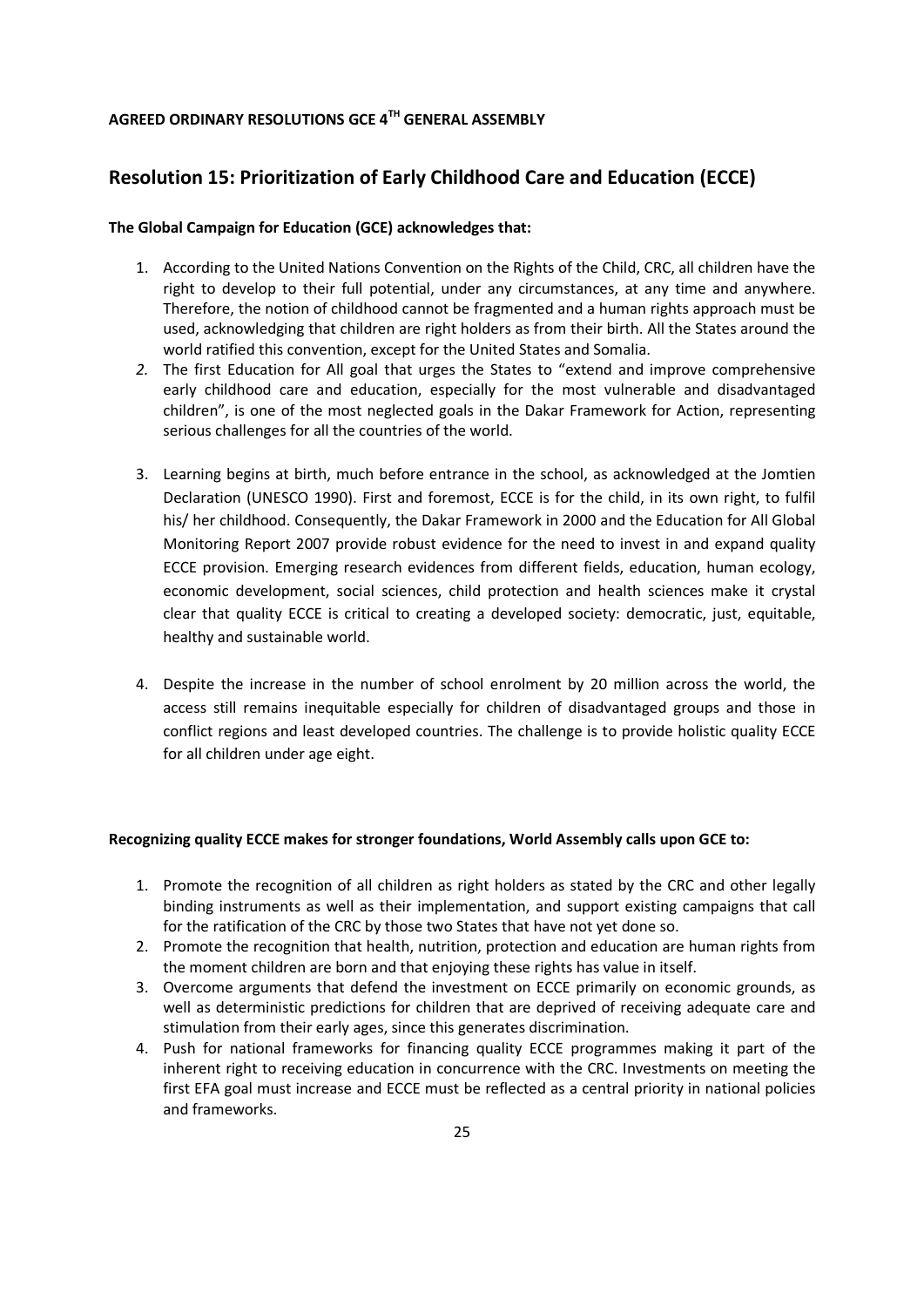- 5. Ensure integrated support framework for holistic development of children falling in the ECCE age bracket of 0-8 years. Children´s holistic development demands a multi and inter sectorial approach at national level. Greater clarity and coordination between international agencies and ministries must be reached to ensure that investments on children and maternal development are integrated and aligned for responding to pre and post natal care, health, nutrition, psychosocial, emotional, physical, linguistic and cognitive development of children. An integrated research framework would also drive more effective and innovative information across sectors.
- 6. Improve quality of ECCE programmes including community based and non formal initiatives by developing capacities of teachers and care givers to nurture innate capabilities and learning dispositions by providing safe, interactive, and healthy learning environment. Teachers' understanding and skills for implementing age-appropriate curricula through active learning must enrich.
- 7. Support the governments and education providers in creating equitable and diverse ECCE services to include the excluded. In addition to responding to gender gaps, to multiple forms of discrimination and marginalization in access, ECCE programmes should be inclusive of children having special needs, disabilities, HIV; those experiencing stress and trauma resulting from conflicts, disasters and emergency situations.
- 8. Incorporate linguistic, ethnic and other forms of diversity in ECCE programmes with an emphasis on mother-tongue based medium of instruction, curricula and pedagogy. All aspects of child development, including social, emotional, physical and cognitive faculties, are bolstered with ethnolinguistic friendly environments offered to the children.